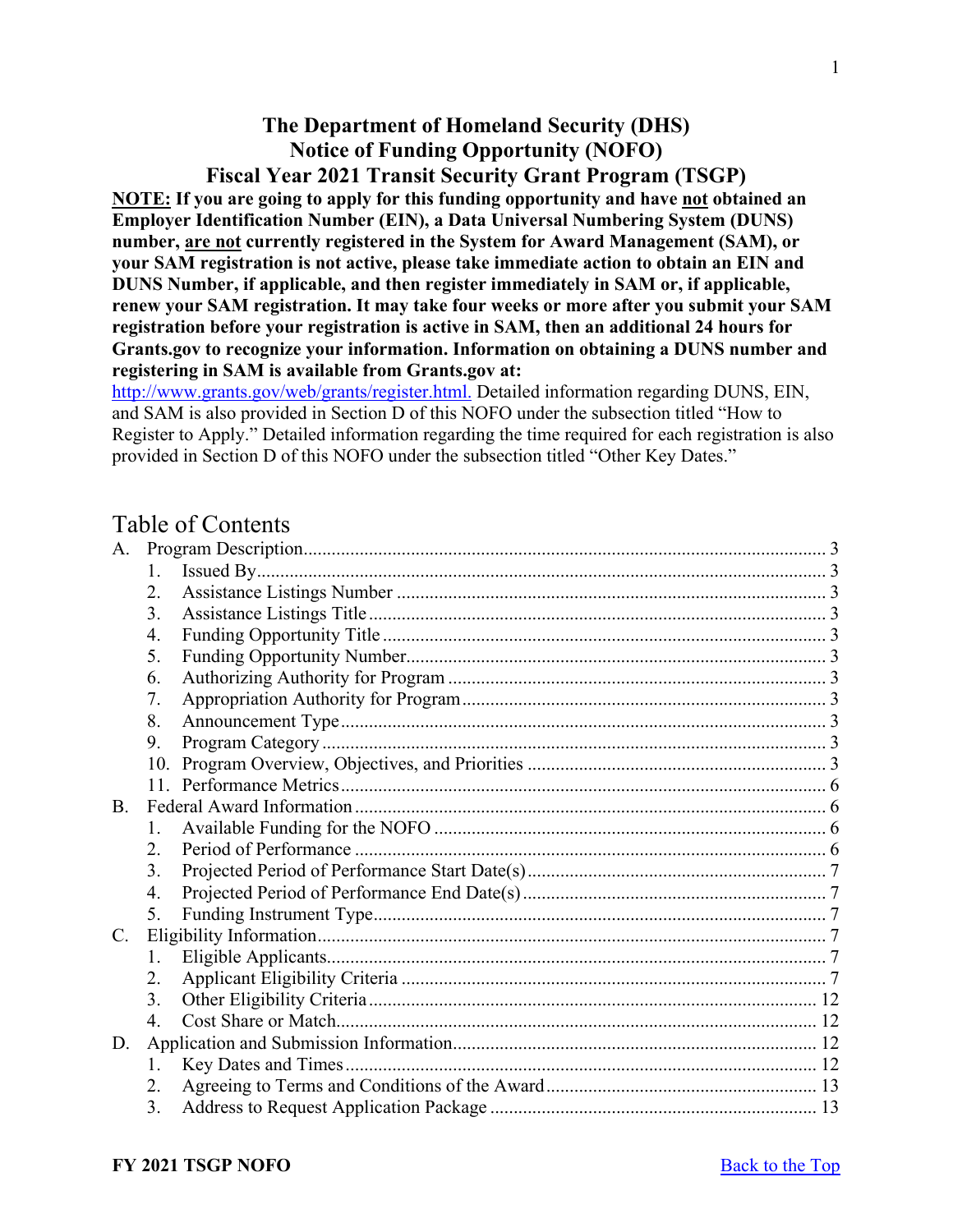|             | 4.           | Steps Required to Obtain a Unique Entity Identifier, Register in the System for Award |  |  |
|-------------|--------------|---------------------------------------------------------------------------------------|--|--|
|             |              |                                                                                       |  |  |
|             | 5.           |                                                                                       |  |  |
|             | 6.           |                                                                                       |  |  |
|             | 8.           |                                                                                       |  |  |
|             | 9.           | Timely Receipt Requirements and Proof of Timely Submission  16                        |  |  |
|             | 10.          |                                                                                       |  |  |
|             |              |                                                                                       |  |  |
|             |              |                                                                                       |  |  |
| Е.          |              |                                                                                       |  |  |
|             |              |                                                                                       |  |  |
|             |              |                                                                                       |  |  |
| $F_{\cdot}$ |              |                                                                                       |  |  |
|             | $\mathbf{1}$ |                                                                                       |  |  |
|             | 2.           |                                                                                       |  |  |
|             | 3.           |                                                                                       |  |  |
|             | 4.           |                                                                                       |  |  |
| G.          |              |                                                                                       |  |  |
|             |              |                                                                                       |  |  |
|             |              |                                                                                       |  |  |
| Н.          |              |                                                                                       |  |  |
|             |              |                                                                                       |  |  |
|             | 2.           |                                                                                       |  |  |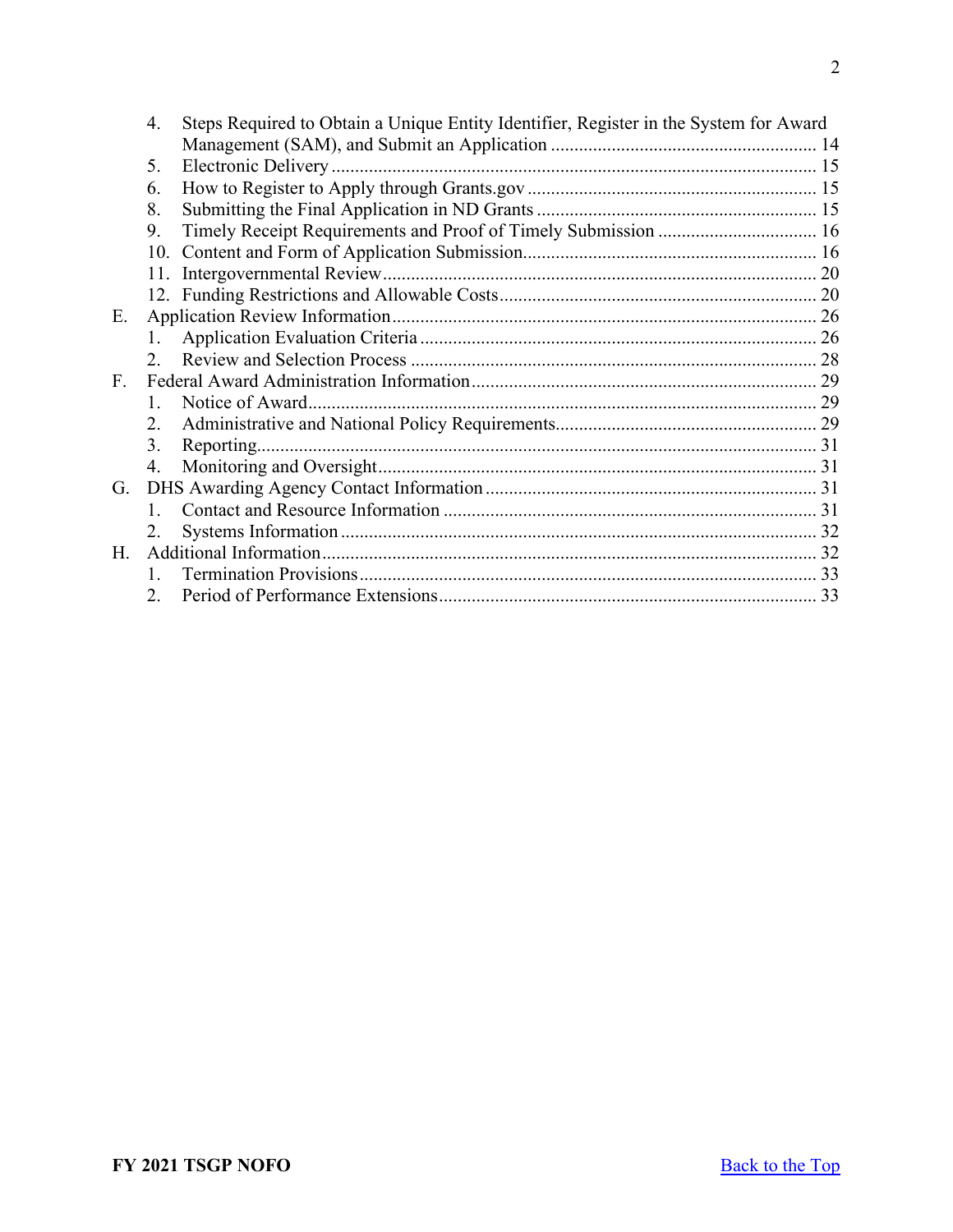#### <span id="page-2-0"></span>**A. Program Description**

### <span id="page-2-1"></span>**1. Issued By**

U.S. Department of Homeland Security (DHS)/Federal Emergency Management Agency (FEMA)/Grant Programs Directorate (GPD)

- <span id="page-2-2"></span>**2. Assistance Listings Number** 97.075
- <span id="page-2-3"></span>**3. Assistance Listings Title** Rail and Transit Security Grant Program
- <span id="page-2-4"></span>**4. Funding Opportunity Title** Fiscal Year 2021 Transit Security Grant Program (TSGP)
- <span id="page-2-5"></span>**5. Funding Opportunity Number** DHS-21-[GPD]-[075]-[00]-[02]
- <span id="page-2-6"></span>**6. Authorizing Authority for Program** Section 1406 of the Implementing Recommendations of the 9/11 Commission Act of 2007 (Pub. L. No. 110-53) (6 U.S.C. § 1135)
- <span id="page-2-7"></span>**7. Appropriation Authority for Program** Department of Homeland Security Appropriations Act, 2021 (Pub. L. No. 116-260)
- <span id="page-2-8"></span>**8. Announcement Type** Initial
- <span id="page-2-9"></span>**9. Program Category** Preparedness: Infrastructure Security

#### <span id="page-2-10"></span>**10. Program Overview, Objectives, and Priorities**

#### **a.** *Overview*

The Fiscal Year (FY) 2021 Transit Security Grant Program (TSGP) is one of four grant programs that constitute the Department of Homeland Security (DHS)/Federal Emergency Management Agency's (FEMA) focus on transportation infrastructure security activities. These grant programs are part of a comprehensive set of measures authorized by Congress and implemented by DHS to help strengthen the nation's critical infrastructure against risks associated with potential terrorist attacks. TSGP provides funds to transit agencies to protect critical surface transportation infrastructure and the traveling public from acts of terrorism. Among the five basic homeland security missions noted in the DHS Quadrennial Homeland Security Review, TSGP supports the goal to Strengthen National Preparedness and Resilience.

The 2018-2022 FEMA Strategic Plan creates a shared vision for managing the risks posed by terrorism and sets an ambitious, yet achievable, path forward to unify and further professionalize emergency management across the country. TSGP supports the goals of

3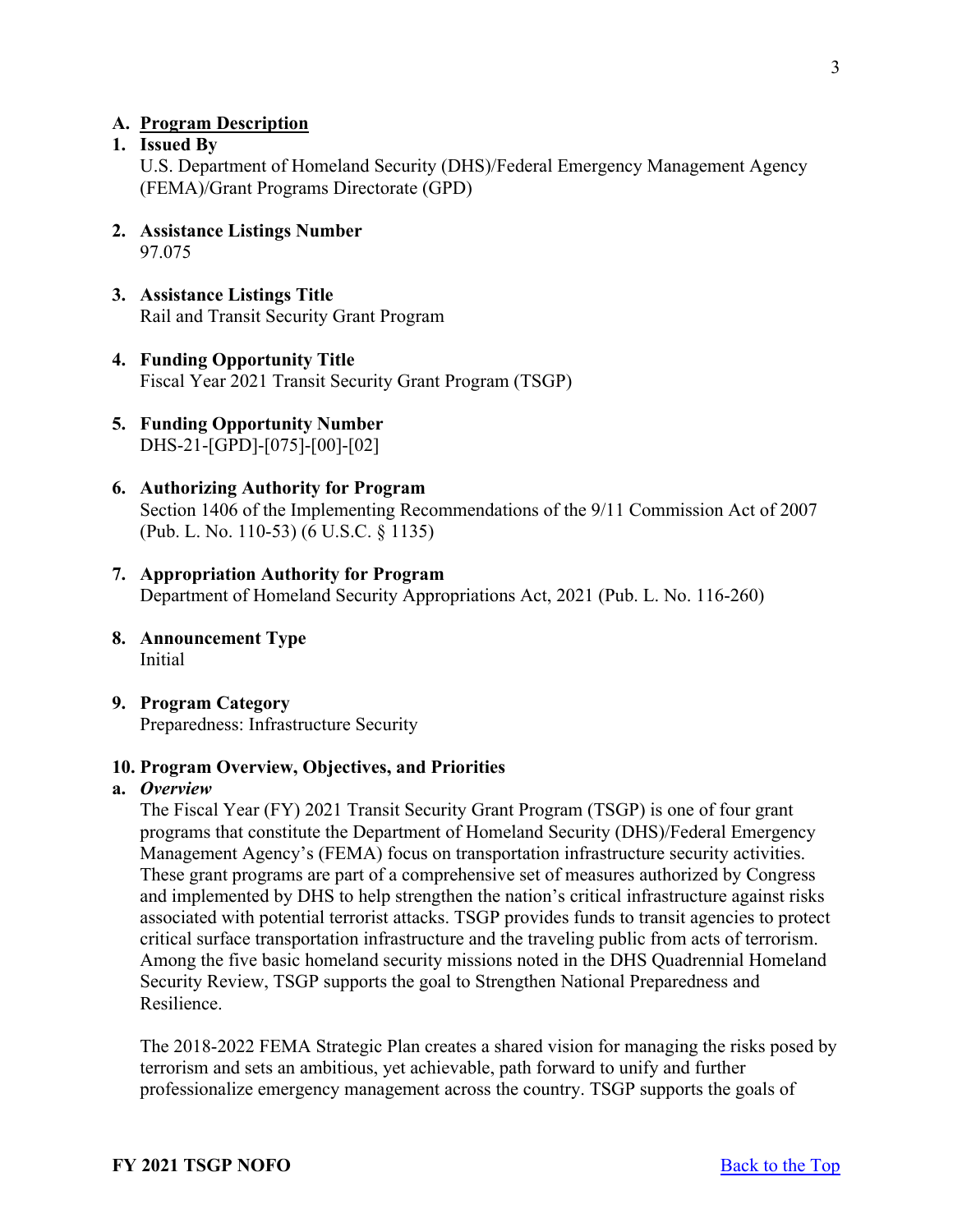Building a Culture of Preparedness and Readying the Nation for Catastrophic Disasters. We invite our stakeholders and partners to also adopt these priorities and join us in building a more prepared and resilient nation.

DHS is focused on the criticality of information sharing and collaboration to building a national culture of preparedness and protecting against terrorism and other emerging threats to our national security for FY 2021. DHS and its homeland security mission were born from the "failures among federal agencies and between the federal agencies and state and local authorities to share critical information related to the threat of terrorism" prior to the September 11, 2001, attacks. The threat profile has changed in the past two decades – we now face continuous cyber threats by sophisticated actors, threats to soft targets and crowded places, threats to our democratic election process and threats from new and emerging technologies. But information sharing and cooperation among state, local, territory, and tribal authorities and federal agencies, including all DHS officials, is just as vital, and perhaps even more vital, today. Therefore, for FY 2021, we have identified three priority areas, tied to some of the most serious threats that recipients should address with their TSGP funds. Perhaps most importantly, DHS will be focused on forging partnerships to strengthen information sharing and collaboration in each of these priority areas and looking for recipients to remove barriers to communication and cooperation with DHS.

#### **b.** *Objectives*

Provide funds to eligible public transportation systems (which include intra-city bus, ferries, and all forms of passenger rail) to protect critical transportation infrastructure and the travelling public from terrorism, and to increase transportation infrastructure resilience.

#### **c.** *Priorities*

Given the evolving threat landscape, it is incumbent upon DHS/FEMA to continuously evaluate the national risk profile and set priorities that help ensure appropriate allocation of scarce security dollars. In assessing the national risk profile for FY 2021, three areas attract the most concern:

- 1) Enhancing cybersecurity;
- 2) Enhancing the protection of soft targets/crowded places; and,
- 3) Addressing emerging threats (e.g., transnational criminal organizations, weapons of mass destruction [WMD], unmanned aerial systems [UASs], etc.).

Likewise, there are several enduring security needs that crosscut the homeland security enterprise. The following are second-tier priorities that help recipients implement a comprehensive approach to securing critical transportation infrastructure:

- 1) Effective planning;
- 2) Training and awareness campaigns;
- 3) Equipment and capital projects; and,
- 4) Exercises.

The table below provides a breakdown of these priority areas for the FY 2021 TSGP, showing both the core capabilities enhanced and lifelines supported, as well as examples of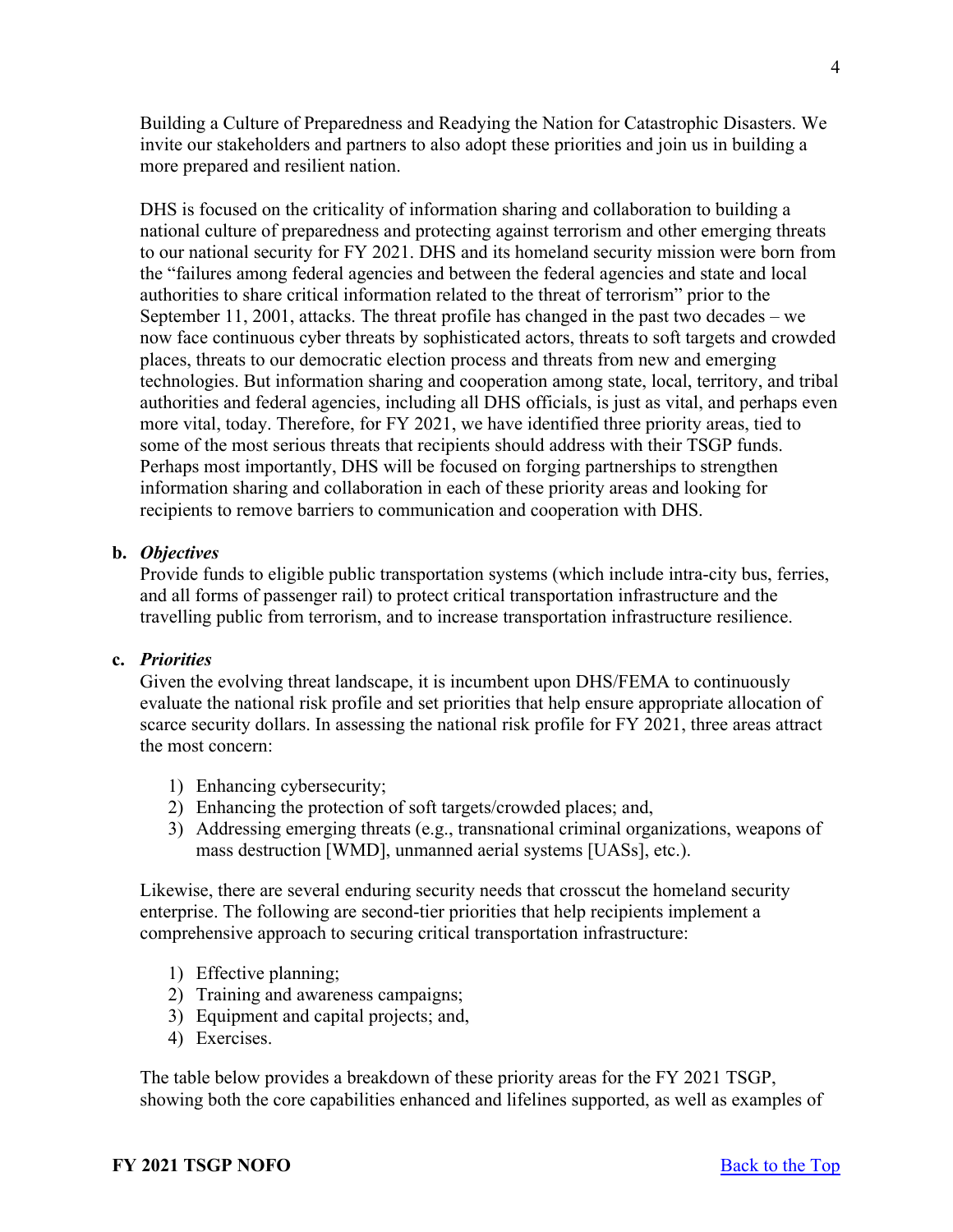eligible project types for each area. A detailed description of allowable investments for each project type is included in the **Preparedness Grants Manual**. As discussed in Section E, projects that sufficiently address one or more of the three National Priorities (enhancing cybersecurity; enhancing the projection of soft targets/crowded places; or addressing emerging threats) will have their final review scores increased by a multiplier of 20 percent.

| <b>Priority Areas</b>                                                   | <b>Core Capabilities</b>                                                                                                                                                                                                                                                                                                                                                                                                                                                                     | <b>Lifelines</b>                             | <b>Example Project Types</b>                                                                                                                                                                                                                                                                                                                                                                                                                                                                                                                    |  |  |
|-------------------------------------------------------------------------|----------------------------------------------------------------------------------------------------------------------------------------------------------------------------------------------------------------------------------------------------------------------------------------------------------------------------------------------------------------------------------------------------------------------------------------------------------------------------------------------|----------------------------------------------|-------------------------------------------------------------------------------------------------------------------------------------------------------------------------------------------------------------------------------------------------------------------------------------------------------------------------------------------------------------------------------------------------------------------------------------------------------------------------------------------------------------------------------------------------|--|--|
| <b>National Priorities</b>                                              |                                                                                                                                                                                                                                                                                                                                                                                                                                                                                              |                                              |                                                                                                                                                                                                                                                                                                                                                                                                                                                                                                                                                 |  |  |
| Enhancing<br>Cybersecurity                                              | • Cybersecurity<br>• Intelligence and<br>information sharing<br>• Planning<br>· Public information and<br>warning<br>• Operational coordination<br>• Screening, search, and<br>detection<br>• Access control and identity<br>verification<br>• Supply chain integrity and<br>security<br>• Risk management for<br>protection programs and<br>activities<br>• Long-term vulnerability<br>reduction<br>• Situational assessment<br>• Infrastructure systems<br>• Operational<br>communications | • Safety and<br>security<br>• Transportation | • Cybersecurity risk assessments<br>• Projects that address vulnerabilities<br>identified in cybersecurity risk<br>assessments<br>o Improving cybersecurity of critical<br>infrastructure to meet minimum<br>levels identified by the<br>Cybersecurity and Infrastructure<br>Security Agency (CISA)<br>o Cybersecurity training and planning                                                                                                                                                                                                    |  |  |
| Enhancing the<br>Protection of Soft<br>Targets/Crowded<br>Places        | • Operational coordination<br>· Public information and<br>warning<br>• Intelligence and<br><b>Information Sharing</b><br>• Interdiction and disruption<br>• Screening, search, and<br>detection<br>• Access control and identity<br>verification<br>• Physical protective<br>measures<br>• Risk management for<br>protection programs and<br>activities                                                                                                                                      | • Safety and<br>security<br>• Transportation | • Physical security enhancements at rail<br>and bus stations located in historically<br>eligible Urban Area Security Initiative<br>(UASI) jurisdictions<br>o Security cameras (CCTV)<br>o Security screening equipment and<br>technology for people and baggage<br>o Access controls<br>Fencing, gates, barriers, etc.<br>• Use of visible, unpredictable<br>deterrence, to include Operational<br>Packages<br>o Explosive Detection Canine Teams<br>o Mobile Screening Teams<br>o Anti-terrorism Teams<br>• Directed/Surge Patrols on Overtime |  |  |
| Addressing<br>Emerging Threats,<br>such as<br>Transnational<br>Criminal | • Interdiction and disruption<br>• Screening, search and<br>detection<br>• Physical protective<br>measures                                                                                                                                                                                                                                                                                                                                                                                   | • Safety and<br>security<br>• Transportation | • Chemical Biological Radiological<br>Nuclear and Explosive (CBRNE)<br>detection, prevention, response, and<br>recovery equipment<br>• Explosive Detection Canine Teams                                                                                                                                                                                                                                                                                                                                                                         |  |  |

#### **FY 2021 TSGP Funding Priorities**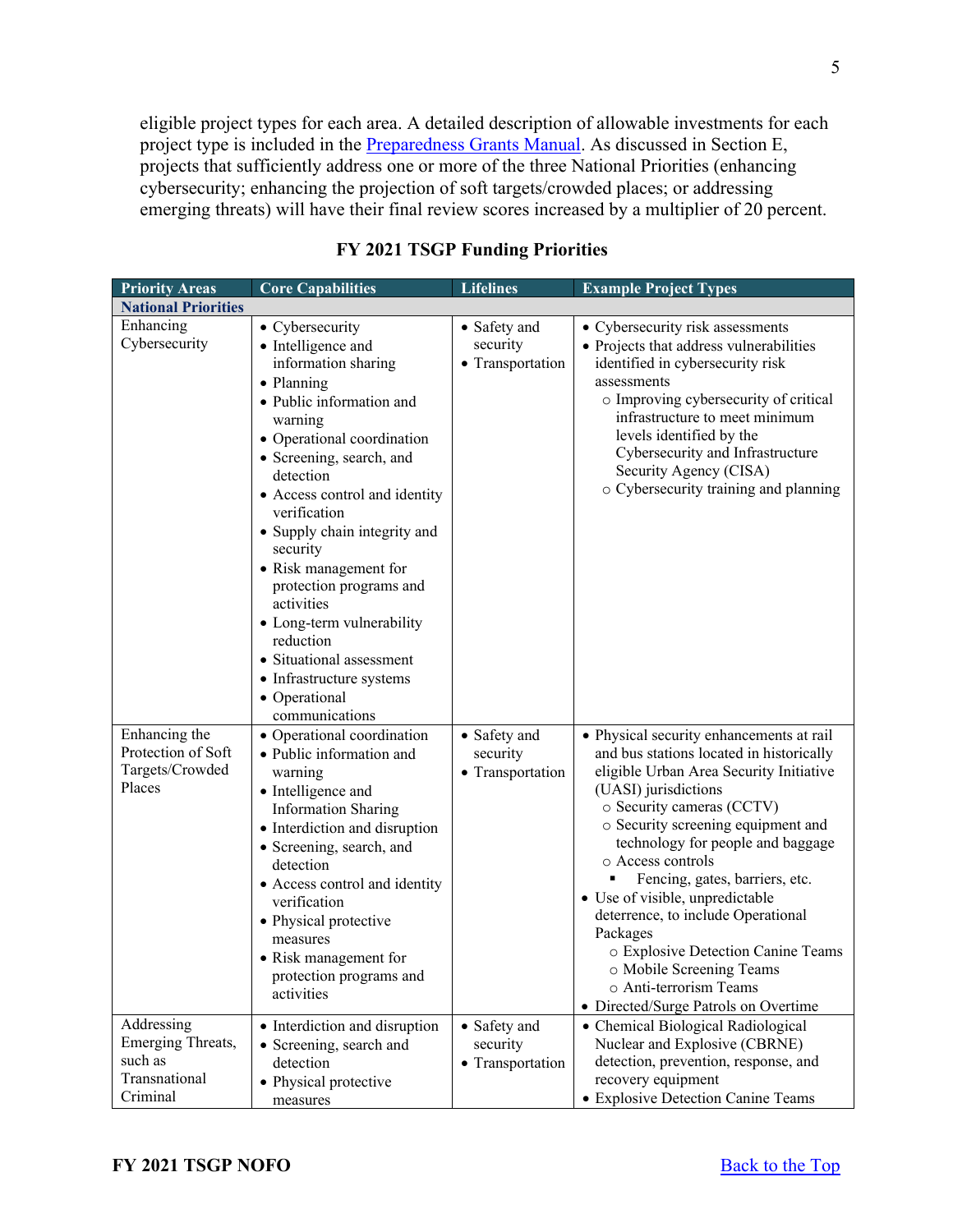| <b>Priority Areas</b>  | <b>Core Capabilities</b>            | <b>Lifelines</b>         | <b>Example Project Types</b>                     |
|------------------------|-------------------------------------|--------------------------|--------------------------------------------------|
| Organizations,         | • Intelligence and                  |                          | • Security screening equipment and               |
| Weapons of Mass        | information sharing                 |                          | technology for people and baggage                |
| Destruction            |                                     |                          | · UAS detection technologies                     |
| (WMD) and              |                                     |                          |                                                  |
| <b>Unmanned Aerial</b> |                                     |                          |                                                  |
| Systems (UAS)          |                                     |                          |                                                  |
| <b>Enduring Needs</b>  |                                     |                          |                                                  |
| Planning               | • Planning<br>• Risk management for | • Safety and<br>security | • Development of:<br>o System-wide Security Risk |
|                        | protection programs &               | • Transportation         | Management Plans                                 |
|                        | activities                          |                          | o Continuity of Operations Plans                 |
|                        | · Risk & disaster resilience        |                          | o Response Plans/Station Action Plans            |
|                        | assessment                          |                          | o System-wide and/or asset-specific              |
|                        | • Threats and hazards               |                          | vulnerability assessments                        |
|                        | identification                      |                          | • Efforts to strengthen governance               |
|                        | • Operational coordination          |                          | integration between/among regional               |
|                        |                                     |                          | partners                                         |
| Training $&$           | • Long-term vulnerability           | • Safety and             | • Active shooter training                        |
| Awareness              | reduction                           | security                 | • Security training for employees                |
|                        | $\bullet$ Public information &      | • Transportation         | · Public awareness/preparedness                  |
|                        | warning                             |                          | campaigns                                        |
| Equipment &            | • Long-term vulnerability           | • Safety and             | • Top Transit Asset List (TTAL) risk             |
| Capital Projects       | reduction                           | security                 | remediation                                      |
|                        | • Infrastructure systems            | • Transportation         | · Protection of other high-risk, high-           |
|                        | • Operational                       |                          | consequence areas or systems that have           |
|                        | communications                      |                          | been identified through system-wide              |
|                        | • Interdiction & disruption         |                          | risk assessments                                 |
|                        | • Screening, search $&$             |                          |                                                  |
|                        | detection                           |                          |                                                  |
|                        | • Access control & identity         |                          |                                                  |
|                        | verification                        |                          |                                                  |
|                        | • Physical protective               |                          |                                                  |
|                        | measures                            |                          |                                                  |
| Exercises              | • Long-term vulnerability           | • Safety and             | • Response exercises                             |
|                        | reduction                           | security                 |                                                  |
|                        |                                     | • Transportation         |                                                  |

# <span id="page-5-0"></span>**11. Performance Metrics**

Performance metrics for this program are as follows:

• Percentage of funding allocated by the recipient to core capabilities to build or sustain the national priorities identified in the section above.

### <span id="page-5-1"></span>**B. Federal Award Information**

- <span id="page-5-2"></span>**1. Available Funding for the NOFO: \$88 million**
- <span id="page-5-3"></span>**2. Period of Performance: 36 months**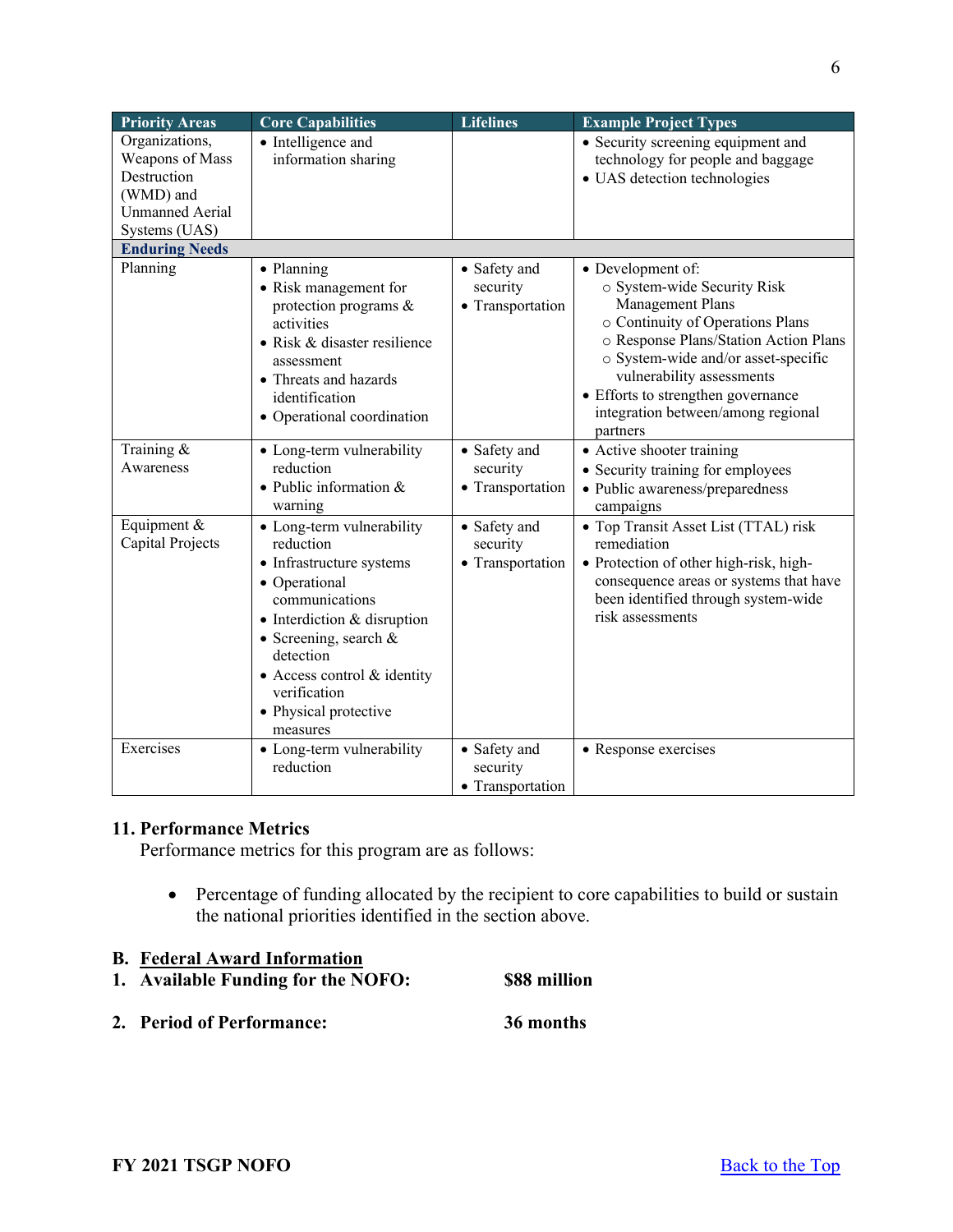Extensions to the period of performance [are allowed. For additional information on period of performance extensions, please refer to Section H of this NOFO or the Preparedness [Grants Manual.](https://www.fema.gov/media-library/assets/documents/178291)

FEMA awards under this program only include one budget period, so it will be same as the period of performance. *See* 2 C.F.R. § 200.1 for definitions of "budget period" and "period of performance."

<span id="page-6-1"></span><span id="page-6-0"></span>

| 3. Projected Period of Performance Start Date(s): | <b>October 1, 2021</b>    |
|---------------------------------------------------|---------------------------|
| 4. Projected Period of Performance End Date(s):   | <b>September 30, 2024</b> |
| <b>5. Funding Instrument Type:</b>                | Grant                     |

# <span id="page-6-3"></span><span id="page-6-2"></span>**C. Eligibility Information**

#### <span id="page-6-4"></span>**1. Eligible Applicants**

Governmental agencies with eligible rail, intra-city bus and ferry systems identified in the table below. Eligibility does not guarantee grant funding.

#### <span id="page-6-5"></span>**2. Applicant Eligibility Criteria**

Agencies eligible for the FY 2021 TSGP are determined based upon daily unlinked passenger trips (ridership) and transit systems that serve historically eligible UASI jurisdictions as indicated below.

Certain ferry systems are eligible to participate in the FY 2021 TSGP and receive funds under this program. However, any ferry system electing to participate (e.g., submit an application) under the FY 2021 TSGP will not be eligible to participate (e.g., submit an application) under the FY 2021 Port Security Grant Program (PSGP) and will not be considered for funding under the FY 2021 PSGP. Likewise, any ferry system that participates in the FY 2021 PSGP will not be eligible for funding under the TSGP.

Sections 1405 (6 U.S.C. § 1134) and 1406 (6 U.S.C. § 1135) of the *Implementing Recommendations of the 9/11 Commission Act of 2007* require that high risk public transportation agencies that receive grant funding develop a security plan based on a security assessment. Additionally, the statutes direct that grant funds be used to address items in the security assessment or the security plan. *To be eligible for the FY 2021 TSGP, transit agencies must have developed or updated their security plan.* The security plan must be based on a security assessment, such as the Baseline Assessment for Security Enhancement (BASE), which is performed by the Transportation Security Inspectors-Surface of the Transportation Security Administration (TSA). This security assessment must have been conducted within the three years prior to receiving an FY 2021 TSGP award. A copy of the security plan and security assessment must be provided to DHS/FEMA upon request. Please see the [Preparedness Grants Manual](https://www.fema.gov/media-library/assets/documents/178291) for more information on security plan requirements.

*Entities providing transit security (e.g., city/county police departments or the public transportation agencies' own police departments) for a public transportation agency must approve the security plan.* The signature of a responsible official from the agency's transit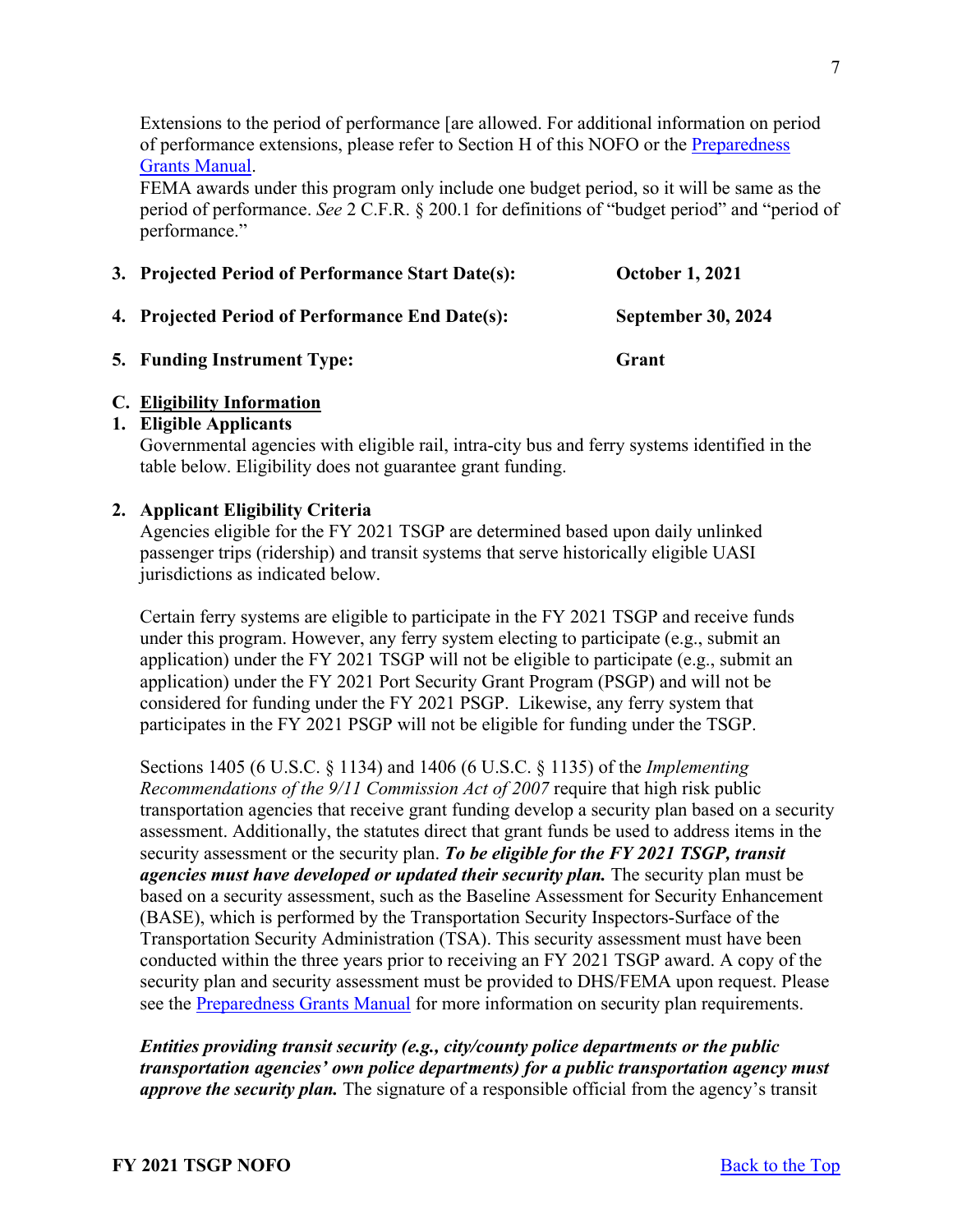security provider serves as this approval. If there is more than one provider in the core service area, all transit security providers must review and concur with the plan. Associated documentation of this approval must be provided to DHS/FEMA upon request. In addition, agencies' transit security providers are encouraged to review the Investment Justifications (IJs) prior to submission.

*Each public transportation agency receiving funds through this program must also participate in a Regional Transit Security Working Group (RTSWG) or develop a RTSWG if one does not already exist.* The RTSWG should serve as the forum for regional partners to discuss risk, planning efforts, and mitigation strategies. These discussions should be held regardless of funding to continue enhancing the overall security of the region. Regional working groups are a best practice for enhancing security and are encouraged for all jurisdictions.

An application submitted by an otherwise eligible non-federal entity (i.e., the applicant) may be deemed ineligible when the person that submitted the application is not: 1) a *current employee, personnel, official, staff, or leadership* of the non-federal entity; and 2) *duly authorized to apply* for an award on behalf of the non-federal entity at the time of application.

Further, the Authorized Organization Representative (AOR) must be a duly authorized current employee, personnel, official, staff or leadership of the recipient and *provide an email address unique to the recipient at the time of application and upon any change in assignment during the period of performance. Consultants or contractors of the recipient are not permitted to be the AOR of the recipient.* 

| <b>State</b> | <b>Urban Area</b>                                                                                       | Eligible System*                                         |
|--------------|---------------------------------------------------------------------------------------------------------|----------------------------------------------------------|
|              | Phoenix Area                                                                                            | City of Phoenix Public Transit Department                |
| AZ           |                                                                                                         | Valley Metro Regional Public Transportation Authority    |
|              | Tucson Area                                                                                             | City of Tucson Transit                                   |
|              | Fresno Area                                                                                             | Fresno Area Express                                      |
|              | Greater Los<br>Angeles Area<br>(Los<br>Angeles/Long<br>Beach and<br>Anaheim/Santa<br>Ana UASI<br>Areas) | City of Los Angeles Department of Transportation         |
|              |                                                                                                         | <b>Foothill Transit</b>                                  |
|              |                                                                                                         | Long Beach Transit                                       |
|              |                                                                                                         | Los Angeles County Metropolitan Transportation Authority |
| CA           |                                                                                                         | Montebello Bus Lines                                     |
|              |                                                                                                         | Omnitrans (San Bernardino)                               |
|              |                                                                                                         | Orange County Transportation Authority (OCTA)            |
|              |                                                                                                         | Santa Monica's Big Blue Bus                              |
|              |                                                                                                         | Southern California Regional Rail Authority (Metrolink)  |

### **FY 2021 Eligible TSGP Applicants**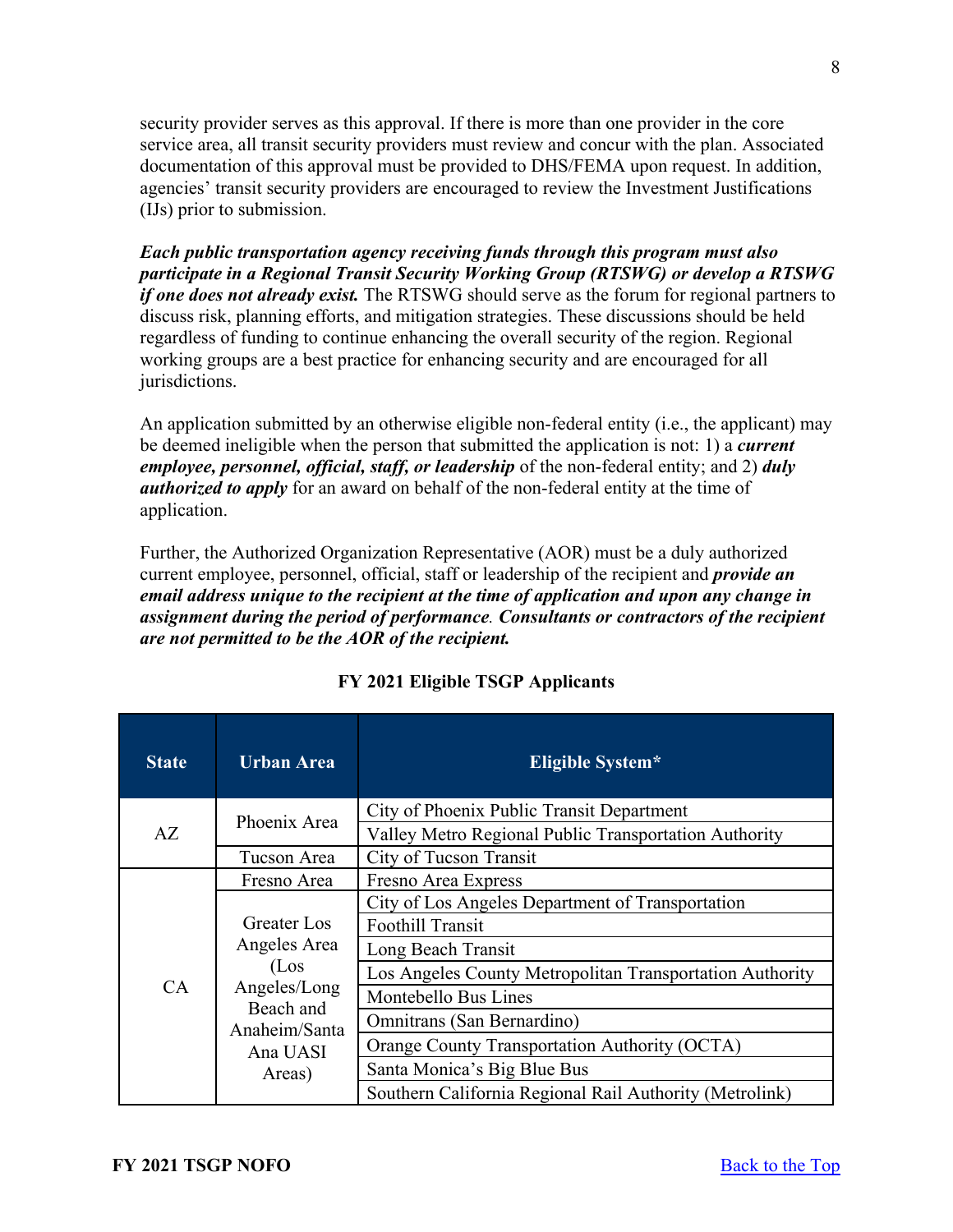| <b>State</b> | <b>Urban Area</b>                                                                                               | <b>Eligible System*</b>                                    |
|--------------|-----------------------------------------------------------------------------------------------------------------|------------------------------------------------------------|
|              | Sacramento                                                                                                      | Sacramento Regional Transit District                       |
|              |                                                                                                                 | North San Diego County Transit District (NCTD)             |
|              | San Diego Area                                                                                                  | San Diego Metropolitan Transit System (MTS)                |
|              |                                                                                                                 | Alameda-Contra Costa Transit District (AC Transit)         |
|              |                                                                                                                 | <b>Altamont Commuter Express (ACE)</b>                     |
|              |                                                                                                                 | Central Contra Costa Transit Authority                     |
|              |                                                                                                                 | Golden Gate Bridge, Highway and Transportation District    |
|              |                                                                                                                 | Peninsula Corridor Joint Powers Board (Caltrain)           |
|              | San Francisco                                                                                                   | San Francisco Bay Area Rapid Transit District (BART)       |
|              | Bay Area                                                                                                        | San Francisco Municipal Railway (MUNI)                     |
|              |                                                                                                                 | San Mateo County Transit Authority (SamTrans)              |
|              |                                                                                                                 | Santa Clara Valley Transportation Authority (VTA)          |
|              |                                                                                                                 | Sonoma Marin Area Rail Transit                             |
|              |                                                                                                                 | Transbay Joint Powers Authority                            |
|              |                                                                                                                 | Water Emergency Transit Authority                          |
| CO           | Denver Area                                                                                                     | <b>Regional Transportation District</b>                    |
|              |                                                                                                                 | Arlington Transit (ART)                                    |
|              | <b>Greater National</b><br>Capital Region<br>(National<br>Capital Region<br>and Baltimore<br><b>UASI</b> Areas) | City of Alexandria (Alexandria Transit Company)            |
|              |                                                                                                                 | Fairfax County Department of Transportation                |
|              |                                                                                                                 | Maryland Transit Administration (MTA)                      |
| DC/MD/       |                                                                                                                 | Montgomery County Department of Transportation             |
| VA           |                                                                                                                 | Potomac and Rappahannock Transportation Commission         |
|              |                                                                                                                 | Prince George's County Department of Public Works and      |
|              |                                                                                                                 | Transportation                                             |
|              |                                                                                                                 | Virginia Railway Express (VRE)                             |
|              |                                                                                                                 | Washington Metropolitan Area Transit Authority             |
|              | Jacksonville                                                                                                    | Jacksonville Transportation Authority                      |
|              | Area                                                                                                            | <b>Broward County Division of Mass Transit</b>             |
|              | Miami/Fort<br>Lauderdale Area<br>(Miami and Fort<br>Lauderdale<br>UASI)                                         | Miami-Dade Transit                                         |
| <b>FL</b>    |                                                                                                                 | South Florida Regional Transportation Authority (Tri-Rail) |
|              |                                                                                                                 |                                                            |
|              | Orlando Area                                                                                                    | Central Florida Regional Transportation Authority          |
|              |                                                                                                                 | Central Florida Commuter Rail Transit (SunRail)            |
|              | Tampa Area                                                                                                      | Hillsborough Area Regional Transit Authority (HART)        |
|              |                                                                                                                 | Pinellas Suncoast Transit Authority                        |
| GA           |                                                                                                                 | Georgia Regional Transportation Authority                  |
|              | Atlanta Area                                                                                                    | Metropolitan Atlanta Rapid Transit Authority (MARTA)       |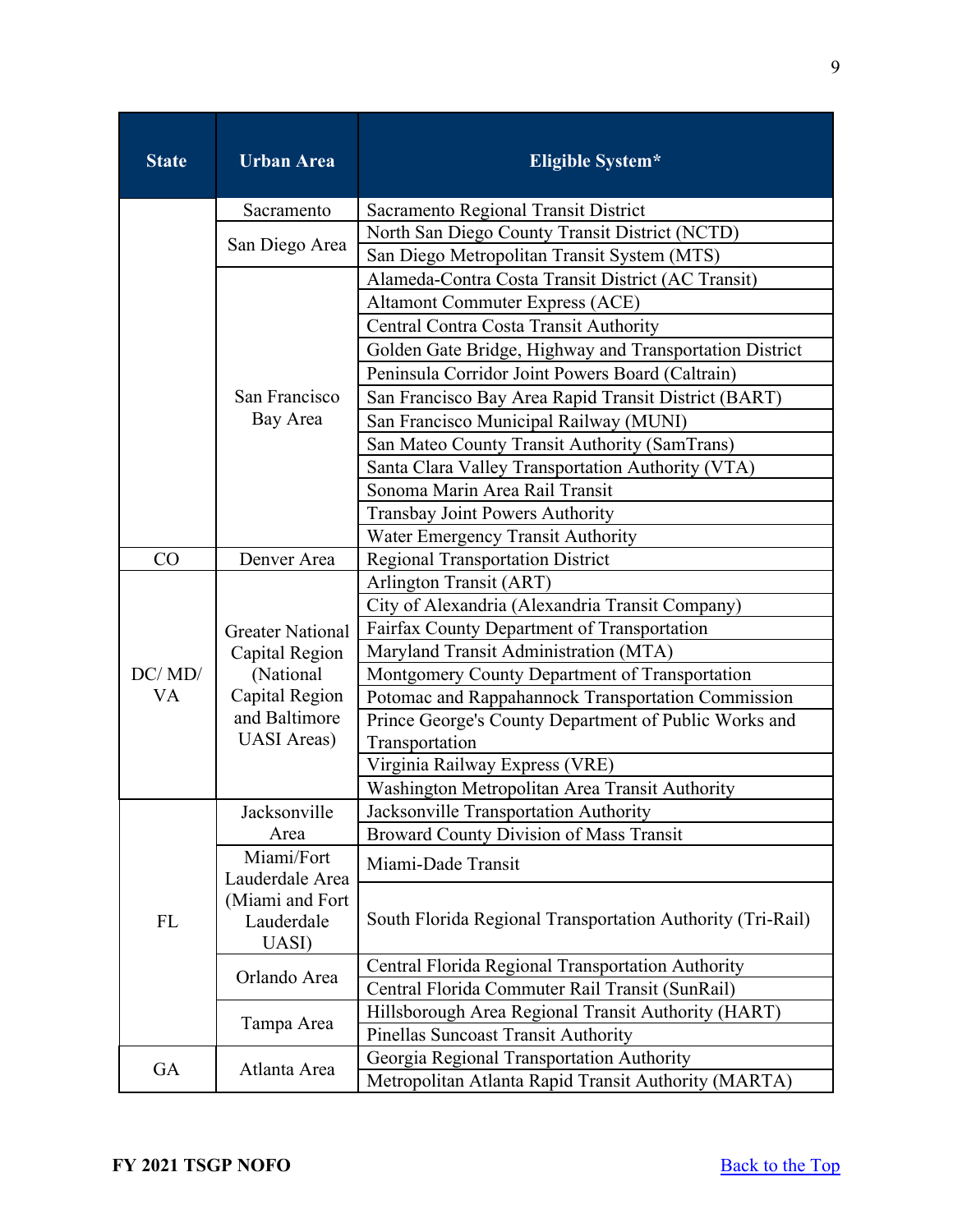| <b>Urban Area</b><br><b>State</b> |                           | <b>Eligible System*</b>                                                                                                                                                                    |  |  |
|-----------------------------------|---------------------------|--------------------------------------------------------------------------------------------------------------------------------------------------------------------------------------------|--|--|
| H <sub>I</sub>                    | Honolulu Area             | City and County of Honolulu Department of Transportation<br>Services                                                                                                                       |  |  |
| IL                                | Champaign-<br>Urbana Area | Champaign-Urbana Mass Transit District                                                                                                                                                     |  |  |
| IL/IN                             | Chicago Area              | Chicago Transit Authority (CTA)<br>Northeast Illinois Commuter Railroad Corporation<br>(METRA)<br>Northern Indiana Commuter Transportation District<br>(NICTD)<br><b>PACE Suburban Bus</b> |  |  |
| IN                                | Indianapolis<br>Area      | Indianapolis Public Transportation Corporation                                                                                                                                             |  |  |
| KY                                | Louisville Area           | <b>Transit Authority of River City</b>                                                                                                                                                     |  |  |
| LA                                | New Orleans<br>Area       | Jefferson Parish Department of Transportation<br>New Orleans Regional Transit Authority (NORTA)                                                                                            |  |  |
|                                   | <b>Boston Area</b>        | Massachusetts Bay Transportation Authority (MBTA)                                                                                                                                          |  |  |
| <b>MA</b>                         | Springfield Area          | Pioneer Valley Transit Authority                                                                                                                                                           |  |  |
| MI                                | Detroit Area              | City of Detroit Department of Transportation<br><b>Detroit Transportation Corporation</b><br>Suburban Mobility Authority for Regional Transportation                                       |  |  |
|                                   | Lansing Area              | Capital Area Transportation Authority                                                                                                                                                      |  |  |
| <b>MN</b>                         | <b>Twin Cities</b>        | Metro Transit                                                                                                                                                                              |  |  |
|                                   | Kansas City               | Kansas City Area Transportation Authority                                                                                                                                                  |  |  |
| <b>MO</b>                         | Area                      | Kansas City Streetcar                                                                                                                                                                      |  |  |
| $MO$ -IL                          | St. Louis Area            | Bi-State Development Agency (Metro)                                                                                                                                                        |  |  |
|                                   |                           | <b>Madison County Transit District</b>                                                                                                                                                     |  |  |
| NC                                | Charlotte Area            | Charlotte Area Transit System (CATS)                                                                                                                                                       |  |  |
| <b>NM</b>                         | Albuquerque<br>Area       | Sun Tran of Albuquerque                                                                                                                                                                    |  |  |
| NV                                | Las Vegas Area            | Regional Transportation Commission of Southern Nevada                                                                                                                                      |  |  |
|                                   | Reno Area                 | Regional Transportation Commission of Washoe County                                                                                                                                        |  |  |
|                                   | Albany Area               | <b>Capital District Transportation Authority</b>                                                                                                                                           |  |  |
| <b>NY</b>                         | Buffalo Area              | Niagara Frontier Transportation Authority                                                                                                                                                  |  |  |
|                                   | Rochester Area            | Rochester Genesee Regional Transportation Authority                                                                                                                                        |  |  |
|                                   | New York                  | <b>Connecticut Department of Transportation</b>                                                                                                                                            |  |  |
|                                   | City/Northern             | <b>Connecticut Transit</b>                                                                                                                                                                 |  |  |
| NY/NJ/CT                          | New Jersey                | Metropolitan Transportation Authority (MTA) (all<br>components)                                                                                                                            |  |  |
|                                   | Area (New York            | New Jersey Transit Corp. (NJT)                                                                                                                                                             |  |  |
|                                   | City and Jersey           | New York City Department of Transportation                                                                                                                                                 |  |  |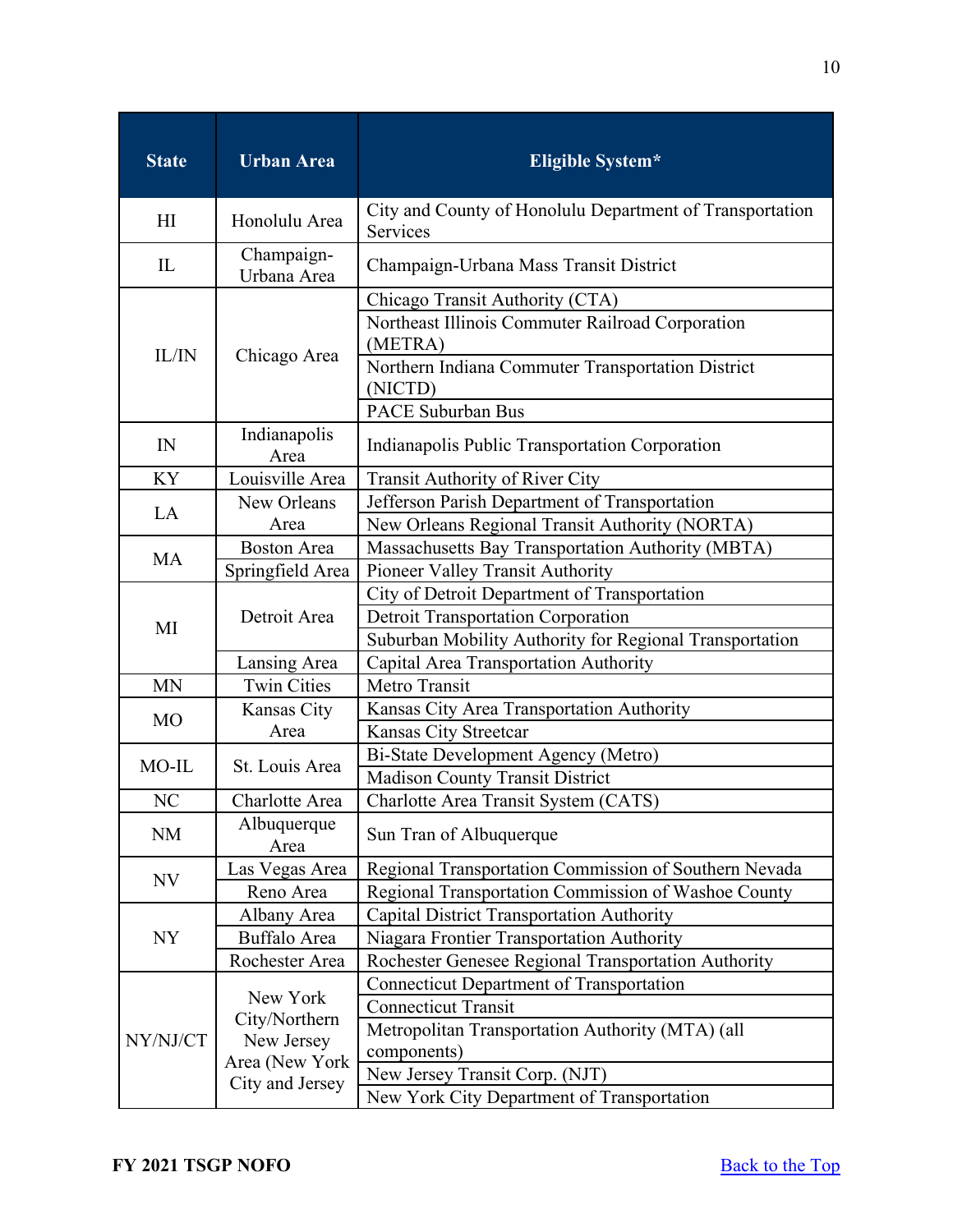| <b>State</b>                 | <b>Urban Area</b>   | <b>Eligible System*</b>                                          |  |  |  |
|------------------------------|---------------------|------------------------------------------------------------------|--|--|--|
|                              | City/Newark         | Port Authority of New York and New Jersey (PANYNJ)               |  |  |  |
|                              | <b>UASI</b> Areas)  | Westchester County Department of Transportation                  |  |  |  |
|                              | Cincinnati Area     | Southwest Ohio Regional Transit Authority                        |  |  |  |
|                              |                     | Transit Authority of Northern Kentucky                           |  |  |  |
| OH                           | Cleveland Area      | The Greater Cleveland Regional Transit Authority                 |  |  |  |
|                              | Columbus Area       | Central Ohio Transit Authority                                   |  |  |  |
|                              | Dayton Area         | Greater Dayton Regional Transit Authority                        |  |  |  |
|                              | Eugene Area         | <b>Lane Transit District</b>                                     |  |  |  |
| <b>OR</b>                    | Portland Area       | Clark County Public Transportation Benefit Area (C-TRAN)         |  |  |  |
|                              |                     | Tri-County Metropolitan Transportation District (Tri-Met)        |  |  |  |
| PA                           | Pittsburgh Area     | Port Authority of Allegheny County                               |  |  |  |
|                              |                     | Delaware River Port Authority (DRPA)                             |  |  |  |
|                              | Philadelphia        | <b>Delaware Transit Corporation</b>                              |  |  |  |
| PA/DE/NJ                     | Area                | New Jersey Transit                                               |  |  |  |
|                              |                     | Pennsylvania Department of Transportation                        |  |  |  |
|                              |                     | Southeastern Pennsylvania Transportation Authority               |  |  |  |
|                              | San Juan Area       | Metropolitan Bus Authority                                       |  |  |  |
| <b>PR</b>                    |                     | Puerto Rico Highway and Transportation Authority (heavy<br>rail) |  |  |  |
| RI                           | Providence Area     | Rhode Island Public Transit Authority                            |  |  |  |
|                              | Memphis Area        | Memphis Area Transit Authority                                   |  |  |  |
| TN                           | Nashville Area      | Nashville Metropolitan Transit Authority                         |  |  |  |
|                              | Austin Area         | Capital Metropolitan Transportation Authority                    |  |  |  |
|                              | Dallas/Fort         | Dallas Area Rapid Transit (DART)                                 |  |  |  |
|                              | Worth/Arlington     | Fort Worth Transportation Authority (The T)                      |  |  |  |
|                              | Area                | <b>Trinity Railway Express (TRE)</b>                             |  |  |  |
| TX                           | El Paso Area        | Mass Transit Department City of El Paso                          |  |  |  |
|                              | Houston Area        | Metropolitan Transit Authority of Harris County                  |  |  |  |
|                              | San Antonio<br>Area | VIA Metropolitan Transit                                         |  |  |  |
| Salt Lake City<br>UT<br>Area |                     | <b>Utah Transit Authority</b>                                    |  |  |  |
|                              | Norfolk Area        | Hampton Roads Transit                                            |  |  |  |
| VA                           | Richmond Area       | <b>Greater Richmond Transit Company</b>                          |  |  |  |
|                              |                     | Central Puget Sound Regional Transit Authority (Sound            |  |  |  |
|                              | Seattle Area        | Transit)                                                         |  |  |  |
| <b>WA</b>                    |                     | King County Department of Transportation                         |  |  |  |
|                              |                     | Pierce County Public Transportation Benefit Area                 |  |  |  |
|                              |                     | Corporation (Pierce Transit)                                     |  |  |  |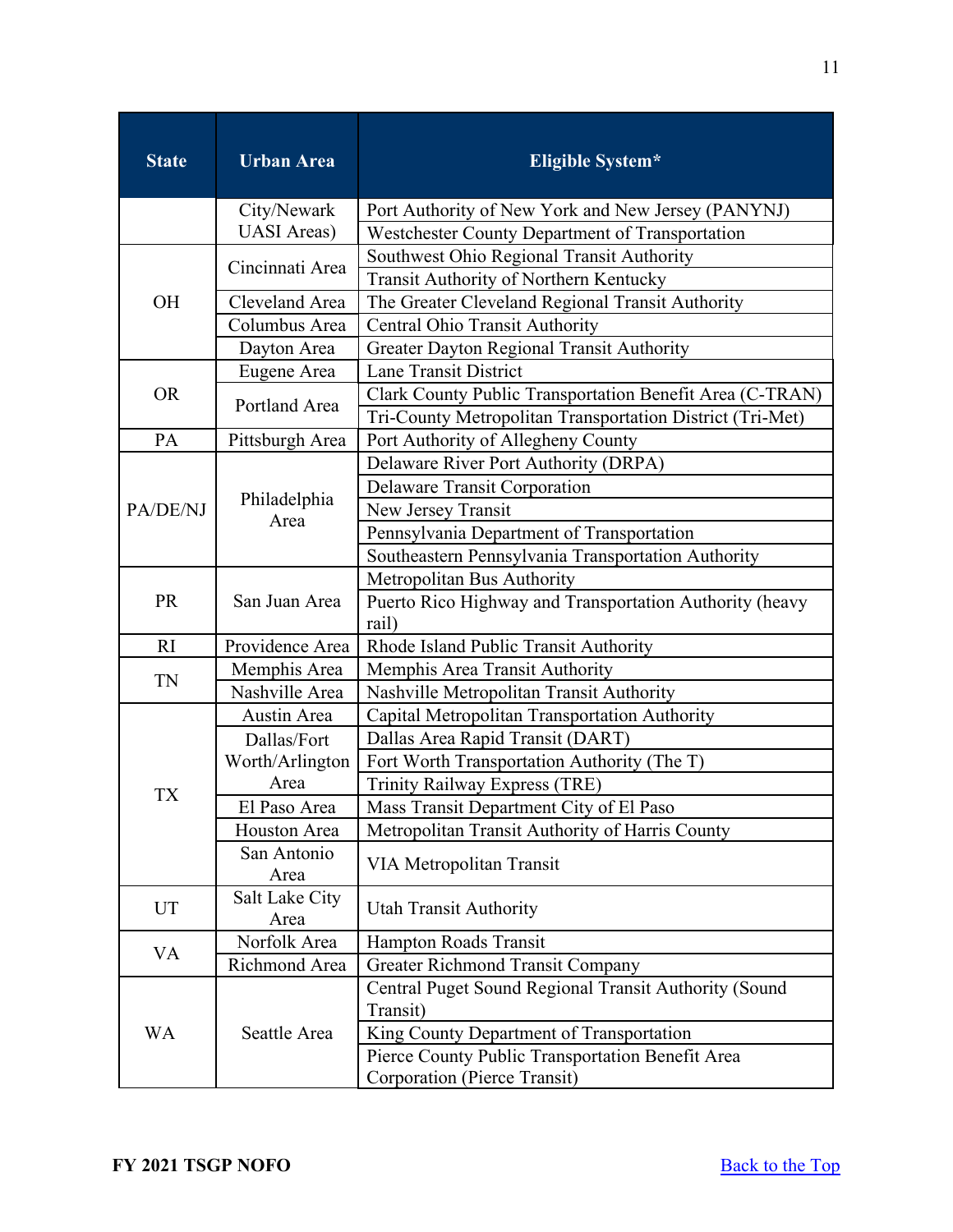| <b>State</b> | Urban Area     | Eligible System*                                                                |  |
|--------------|----------------|---------------------------------------------------------------------------------|--|
|              |                | Snohomish County Transportation Benefit Area Corporation<br>(Community Transit) |  |
|              |                | Washington State Ferries (WSF)                                                  |  |
| WA           | Spokane Area   | <b>Spokane Transit Authority</b>                                                |  |
|              | Madison Area   | <b>Madison Metro Transit</b>                                                    |  |
| WI           | Milwaukee Area | Milwaukee County Transit System                                                 |  |

### <span id="page-11-0"></span>**3. Other Eligibility Criteria**

### **a.** *National Incident Management System (NIMS) Implementation*

Prior to allocation of any federal preparedness awards, recipients must ensure and maintain adoption and implementation of NIMS. The list of objectives used for progress and achievement reporting is on FEMA's website at https://www.fema.gov/emergencymanagers/nims/implementation-training.

Please see the **Preparedness Grants Manual** for more information on NIMS.

#### <span id="page-11-1"></span>**4. Cost Share or Match**

There is no cost share requirement for the FY 2021 TSGP.

#### <span id="page-11-2"></span>**D. Application and Submission Information**

- <span id="page-11-3"></span>**1. Key Dates and Times**
- **a.** *Application Start Date:* February 25, 2021
- **b.** *Application Submission Deadline:* May 14, 2021 at 5 p.m. ET

All applications **must** be received by the established deadline.

The Non-Disaster (ND) Grants System has a date stamp that indicates when an application is submitted. Applicants will receive an electronic message confirming receipt of their submission. For additional information on how an applicant will be notified of application receipt, see the subsection titled "Timely Receipt Requirements and Proof of Timely Submission" in Section D of this NOFO.

**FEMA will not review applications that are received after the deadline or consider these late applications for funding**. FEMA may, however, extend the application deadline on request for any applicant who can demonstrate that good cause exists to justify extending the deadline. Good cause for an extension may include technical problems outside of the applicant's control that prevent submission of the application by the deadline, other exigent or emergency circumstances, or statutory requirements for FEMA to make an award.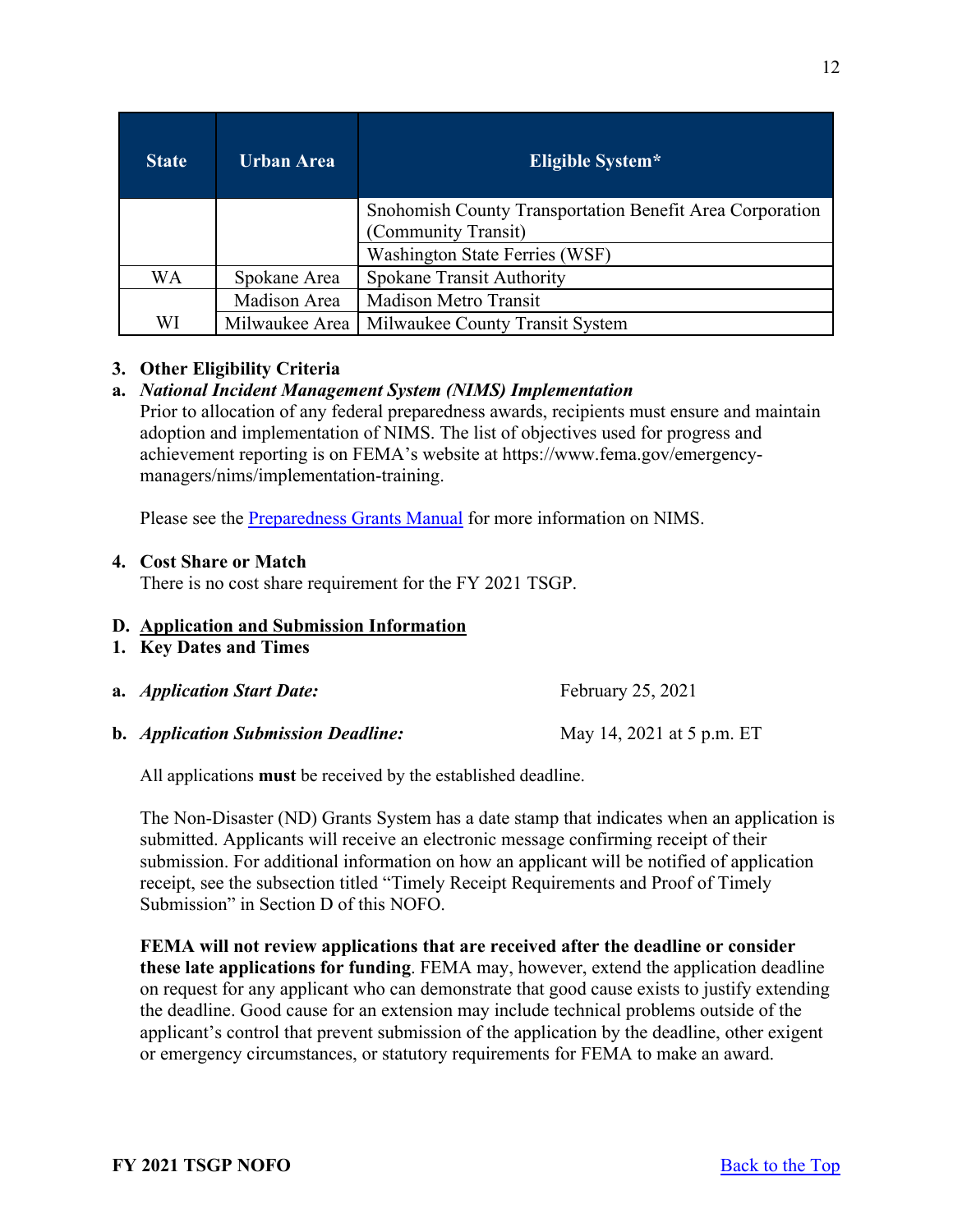**Applicants experiencing technical problems outside of their control must notify FEMA as soon as possible and before the application deadline**. Failure to timely notify FEMA of the issue that prevented the timely filing of the application may preclude consideration of the award. "Timely notification" of FEMA means prior to the application deadline and within 48 hours after the applicant became aware of the issue.

A list of FEMA contacts can be found in Section G of this NOFO, "DHS Awarding Agency Contact Information." For additional assistance using the ND Grants System, please contact the ND Grants Service Desk at  $(800) 865-4076$  or NDGrants $@fema.dhs.gov$ . The ND Grants Service Desk is available Monday through Friday, 9 a.m. – 6 p.m. ET. For programmatic or grants management questions, please contact your Preparedness Officer. If applicants do not know who to contact or if there are programmatic questions or concerns, please contact the Centralized Scheduling and Information Desk (CSID) by phone at (800) 368-6498 or by email at  $askcsid@fema.dhs.gov$ , Monday through Friday, 9 a.m. – 5 p.m. ET.

- **c.** *Anticipated Funding Selection Date:*No later than July 16, 2021
- 

**d.** *Anticipated Award Date:*No later than September 30, 2021

- **Event Suggested Deadline for Completion** Obtaining DUNS Number **Four weeks** before actual submission deadline Obtaining a valid EIN Four weeks before actual submission deadline Creating an account with  $login.gov$   $\mid$  Four weeks before actual submission deadline Registering in SAM or Updating Registering in SAM replacing Four weeks before actual submission deadline Registering in Grants.gov Four weeks before actual submission deadline Starting application in Grants.gov Three weeks before actual submission deadline Submitting application in Grants.gov  $\parallel$  Two weeks before actual submission deadline Submitting the final application in ND Submitting the final application in  $\overline{ND}$  Three days before actual submission deadline Grants
- **e.** *Other Key Dates*

# <span id="page-12-0"></span>**2. Agreeing to Terms and Conditions of the Award**

By submitting an application, applicants agree to comply with the requirements of this NOFO and the terms and conditions of the award, should they receive an award.

# <span id="page-12-1"></span>**3. Address to Request Application Package**

See the [Preparedness Grants Manual](https://www.fema.gov/media-library/assets/documents/178291) for requesting and submitting an application.

Initial applications are processed through the **Grants** gov portal. Final applications are completed and submitted through FEMA's Non-Disaster Grants (ND Grants) System. Application forms and instructions are available at Grants.gov. To access these materials, go to [http://www.grants.gov.](http://www.grants.gov/)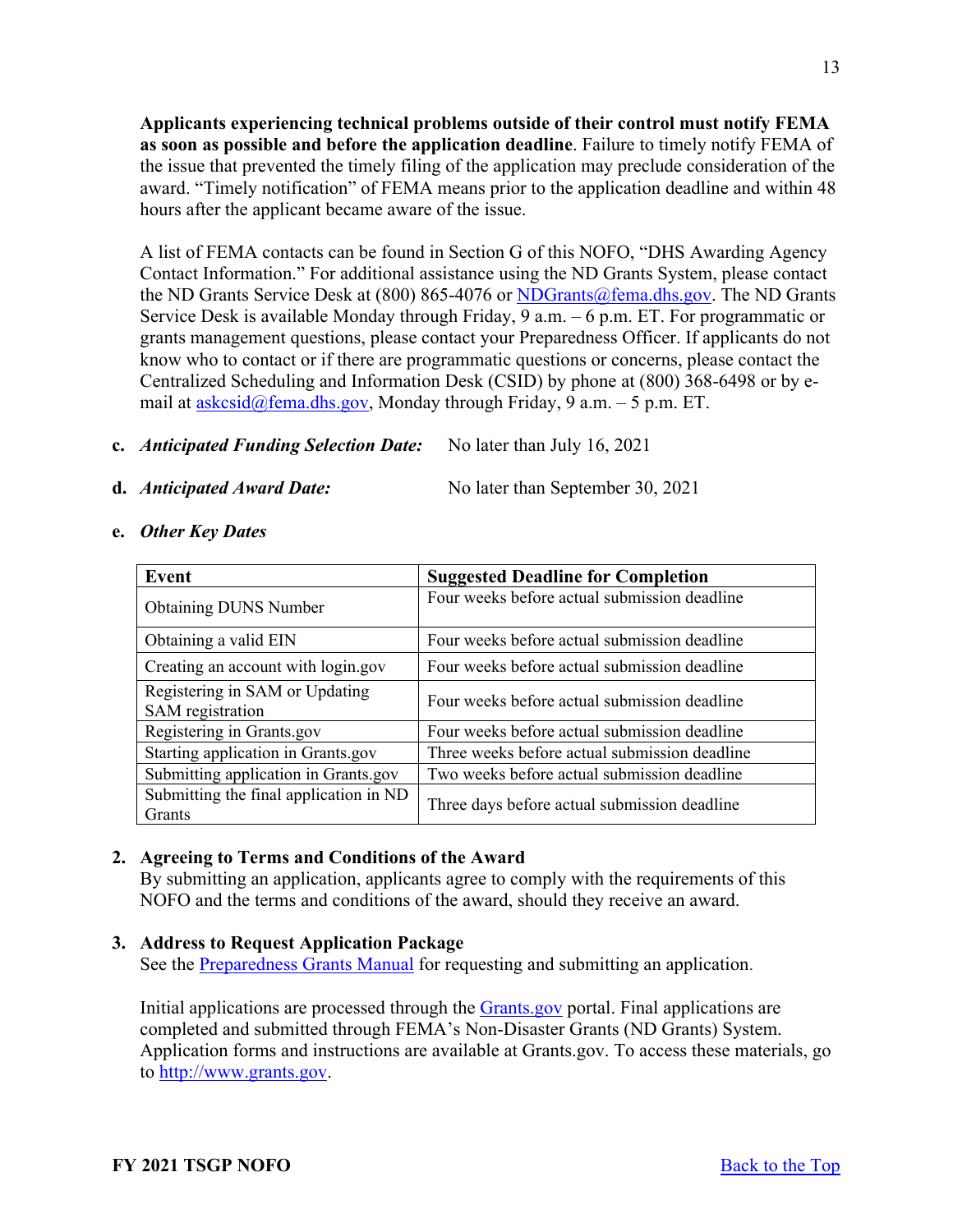### <span id="page-13-0"></span>**4. Steps Required to Obtain a Unique Entity Identifier, Register in the System for Award Management (SAM), and Submit an Application**

Applying for an award under this program is a multi-step process and requires time to complete. Applicants are encouraged to register early as the registration process can take four weeks or more to complete. Therefore, registration should be done in sufficient time to ensure it does not impact your ability to meet required submission deadlines.

Please review the table above for estimated deadlines to complete each of the steps listed. Failure of an applicant to comply with any of the required steps before the deadline for submitting an application may disqualify that application from funding.

To apply for an award under this program, all applicants must:

- a. Apply for, update, or verify their Data Universal Numbering System (DUNS) number from Dun & Bradstreet and Employer Identification Number (EIN) from the Internal Revenue Service;
- b. In the application, provide a valid DUNS number, which is currently the unique entity identifier;
- c. Have an account with [login.gov;](https://www.login.gov/)
- d. Register for, update, or verify their SAM account and ensure the account is active before submitting the application;
- e. Create a Grants.gov account;
- f. Add a profile to a Grants.gov account;
- g. Establish an AOR in Grants.gov;
- h. Register in ND Grants
- i. Submit an initial application in Grants.gov;
- **j. Submit the final application in ND Grants, including electronically signing applicable forms; and**
- k. Continue to maintain an active SAM registration with current information at all times during which it has an active federal award or an application or plan under consideration by a federal awarding agency. As part of this, applicants must also provide information on an applicant's immediate and highest-level owner and subsidiaries, as well as on all predecessors that have been awarded federal contracts or federal financial assistance within the last three years, if applicable.

Specific instructions on how to apply for, update, or verify a DUNS number or SAM registration or establish an AOR are included below in the steps for applying through Grants.gov.

Applicants are advised that FEMA may not make a federal award until the applicant has complied with all applicable DUNS and SAM requirements. Therefore, an applicant's SAM registration must be active not only at the time of application, but also during the application review period and when FEMA is ready to make a federal award. Further, as noted above, an applicant's or recipient's SAM registration must remain active for the duration of an active federal award. If an applicant's SAM registration is expired at the time of application, expires during application review, or expires any other time before award, FEMA may determine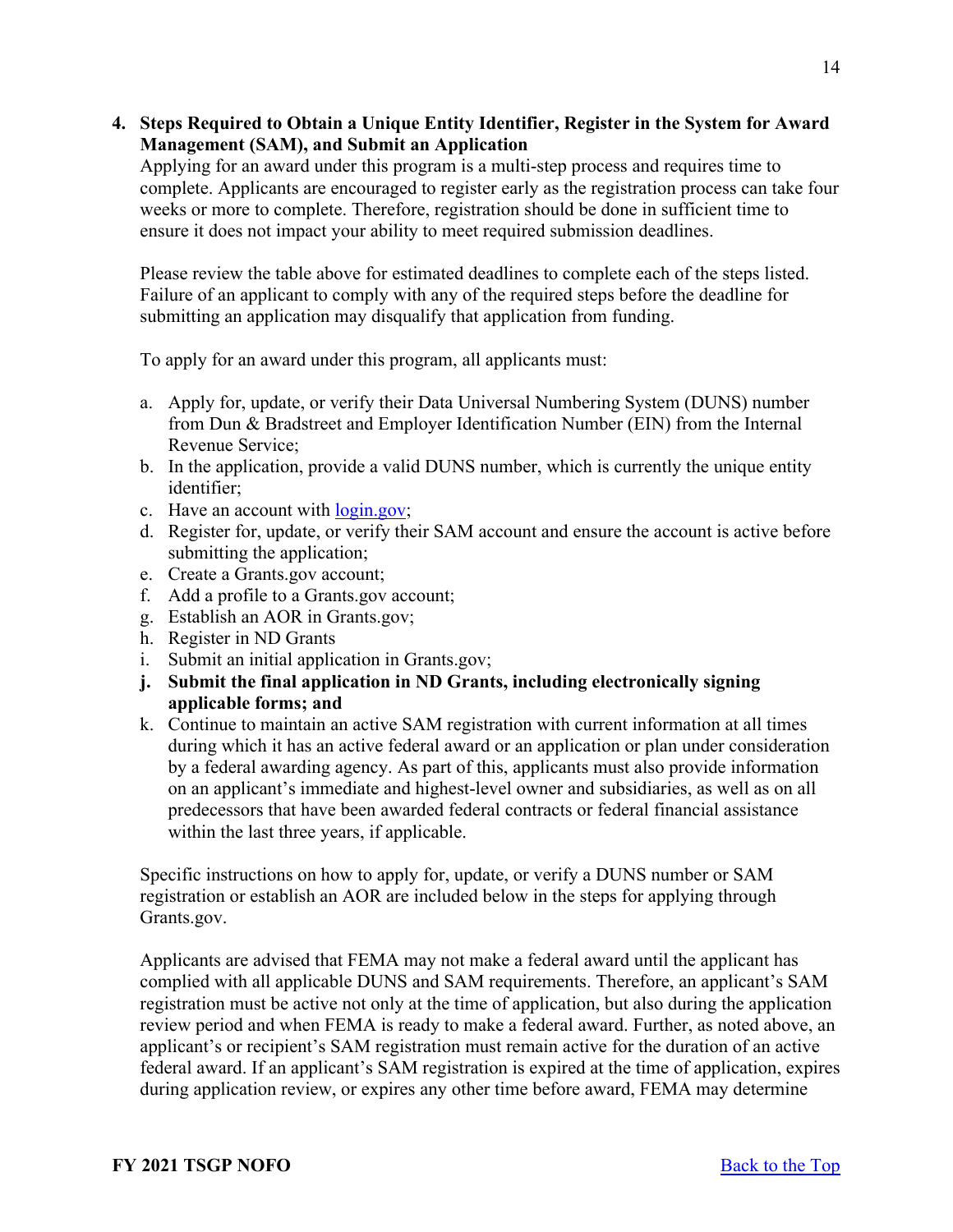that the applicant is not qualified to receive a federal award and use that determination as a basis for making a federal award to another applicant.

Per 2 C.F.R.  $\S 25.110(c)(2)(ii)$ , if an applicant is experiencing exigent circumstances that prevents it from receiving a DUNS number and completing SAM registration prior to receiving a federal award, the applicant must notify FEMA as soon as possible by contacting  $askcsid@fema.dhs.gov$  and providing the details of the circumstances that prevent completion of these requirements. If FEMA determines that there are exigent circumstances and FEMA has decided to make an award, the applicant will be required to obtain a DUNS number and complete SAM registration within 30 days of the federal award date.

# <span id="page-14-0"></span>**5. Electronic Delivery**

DHS is participating in the Grants.gov initiative to provide the grant community with a single site to find and apply for grant funding opportunities. DHS encourages or requires applicants to submit their applications online through Grants.gov, depending on the funding opportunity.

For this funding opportunity, FEMA requires applicants to submit initial applications through Grants.gov and a final application through ND Grants.

### <span id="page-14-1"></span>**6. How to Register to Apply through Grants.gov**

For information on how to register to apply through Grants.gov, please see the Preparedness [Grants Manual.](https://www.fema.gov/media-library/assets/documents/178291)

# **7. How to Submit an Initial Application to FEMA via Grants.gov**

Standard Form 424 (SF-424) is the initial application for this NOFO.

Grants.gov applicants can apply online using a workspace. A workspace is a shared, online environment where members of a grant team may simultaneously access and edit different web forms within an application. For each Notice of Funding Opportunity, you can create individual instances of a workspace. Applicants are encouraged to submit their initial applications in Grants.gov at least seven days before the application deadline.

In Grants.gov, applicants need to submit the following forms:

- SF-424, Application for Federal Assistance
- Grants.gov Lobbying Form, Certification Regarding Lobbying

For further information on how to submit an initial application via Grants.gov, please see the [Preparedness Grants Manual.](https://www.fema.gov/media-library/assets/documents/178291)

# <span id="page-14-2"></span>**8. Submitting the Final Application in ND Grants**

After submitting the initial application in Grants.gov, eligible applicants will be notified by FEMA and asked to proceed with submitting their complete application package in ND Grants. Applicants can register early with ND Grants and are encouraged to begin their ND Grants registration at the time of this announcement or, at the latest, seven days before the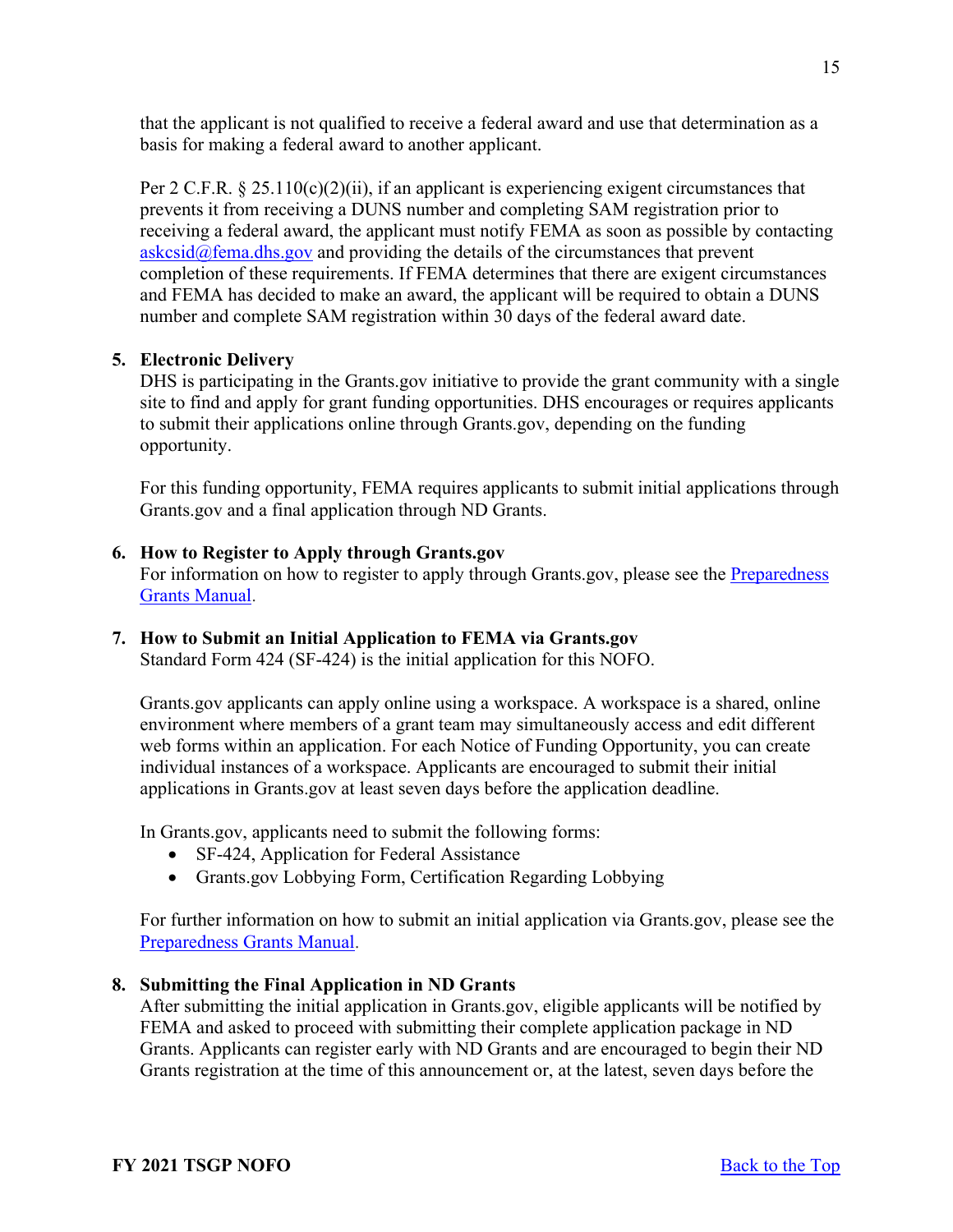application deadline. Early registration will allow applicants to have adequate time to start and complete their applications.

Applicants needing assistance registering for the ND Grants system should contact [ndgrants@fema.dhs.gov](mailto:ndgrants@fema.dhs.gov) or (800) 865-4076. For step-by-step directions on using the ND Grants system and other guides, please see [https://www.fema.gov/grants/guidance-tools/non](https://www.fema.gov/grants/guidance-tools/non-disaster-grants-management-system)[disaster-grants-management-system.](https://www.fema.gov/grants/guidance-tools/non-disaster-grants-management-system)

In ND Grants, applicants will be prompted to submit the standard application information and any program-specific information required as described in Section D.10 of this NOFO, "Content and Form of Application Submission.". The Standard Forms (SF) are auto generated in ND Grants, but applicants may access these forms in advance through the Forms tab under the [SF-424 family on Grants.gov.](https://www.grants.gov/forms/sf-424-family.html) Applicants should review these forms before applying to ensure they have all the information required.

For additional application submission requirements, including program-specific requirements, please refer to the subsection titled "Content and Form of Application Submission" under Section D of this NOFO.

### <span id="page-15-0"></span>**9. Timely Receipt Requirements and Proof of Timely Submission**

As application submission is a two-step process, the applicant with the AOR role who submitted the application in Grants.gov will receive an acknowledgement of receipt and a tracking number (GRANTXXXXXXXX) from Grants.gov with the successful transmission of its initial application. **This notification does not serve as proof of timely submission, as the application is not complete until it is submitted in ND Grants.** Applicants can also view the ND Grants Agency Tracking Number by accessing the Details tab in the submitted workspace section in Grants.gov, under the Agency Tracking Number column. Should the Agency Tracking Number not appear, the application has not yet migrated from Grants.gov into the ND Grants System. Please allow 24 hours for your ND Grants application tracking number to migrate.

All applications must be received in ND Grants by **5 p.m. ET** on the application deadline. Proof of timely submission is automatically recorded by ND Grants. An electronic date/time stamp is generated within the system when the application is successfully received by ND Grants. Additionally, the applicant(s) listed as contacts on the application will receive a system-generated email to confirm receipt.

# <span id="page-15-1"></span>**10. Content and Form of Application Submission**

# **a.** *Standard Required Application Forms and Information*

The following forms or information are required to be submitted in either Grants.gov or ND Grants. The Standard Forms (SF) are submitted either through Grants.gov, through forms generated in ND Grants, or as an attachment in ND Grants. Applicants may also access the SFs at [https://www.grants.gov/web/grants/forms/sf-424-family.html.](https://www.grants.gov/web/grants/forms/sf-424-family.html)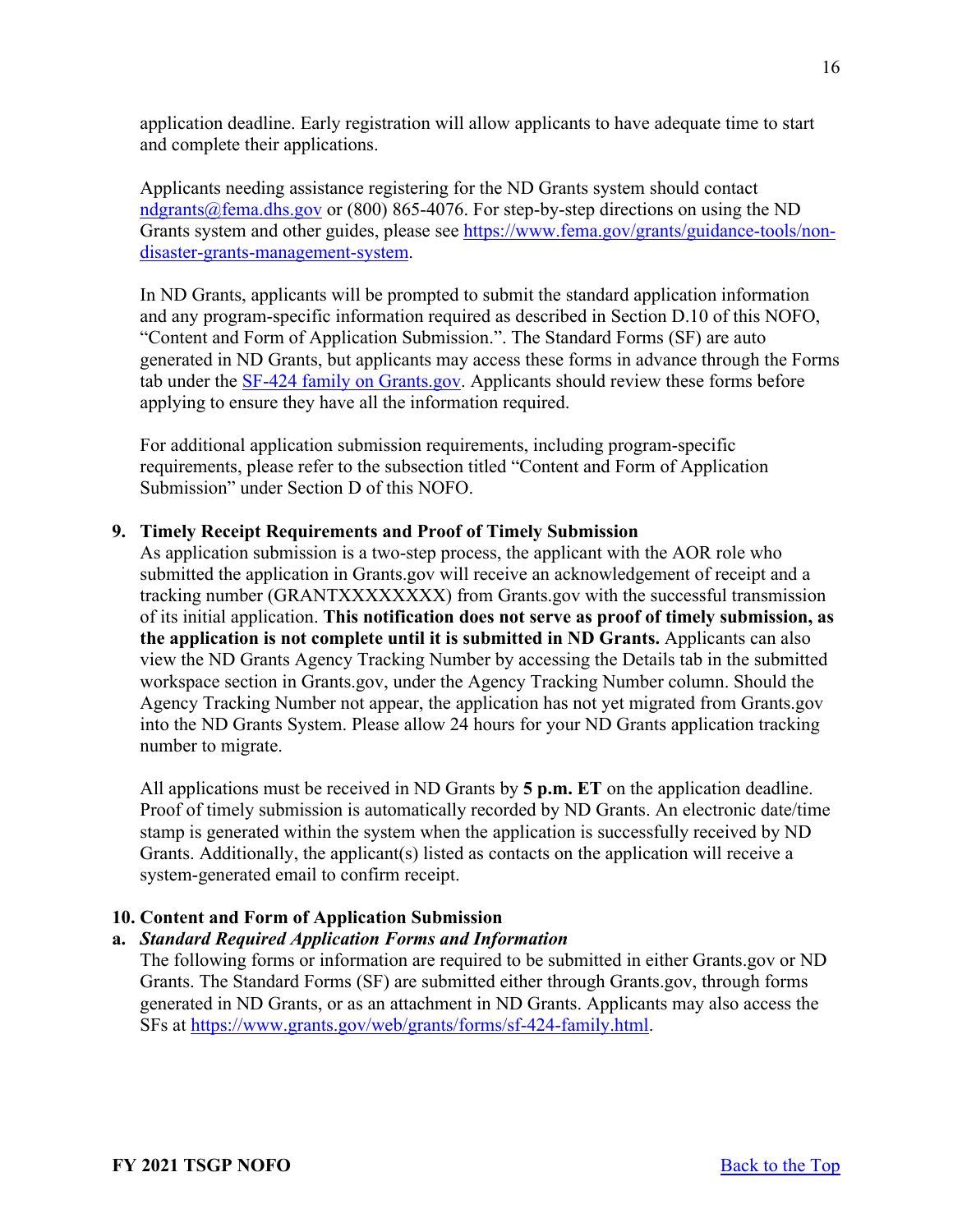- **I. GRANTS.GOV**
	- **SF-424, Application for Federal Assistance**, initial application submitted through Grants.gov
	- **Grants.gov Lobbying Form, Certification Regarding Lobbying**, submitted through Grants.gov

#### **II. ND GRANTS**

- **SF-424A, Budget Information (Non-Construction)**, submitted via the forms generated by ND Grants
	- o **For construction under an award, submit SF-424C, Budget Information (Construction)**, submitted via the forms generated by ND Grants, in addition to or instead of SF-424A
- **SF-424B, Standard Assurances (Non-Construction)**, submitted via the forms generated by ND Grants
	- o **For construction under an award, submit SF-424D, Standard Assurances (Construction)**, submitted via the forms generated by ND Grants, in addition to or instead of SF-424B
- **SF-LLL, Disclosure of Lobbying Activities**, submitted via the forms generated by ND Grants
- **Indirect Cost Agreement or Proposal**, submitted as an attachment in ND Grants if the budget includes indirect costs and the applicant is required to have an indirect cost rate agreement or proposal. If the applicant does not have or is not required to have an indirect cost rate agreement or proposal, please see Section D.13 of this NOFO, "Funding Restrictions and Allowable Costs," for further information regarding allowability of indirect costs and whether alternatives to an indirect cost rate agreement or proposal might be available, or contact the relevant FEMA staff identified in Section G of this NOFO, "DHS Awarding Agency Contact Information" for further instructions.

Generally, applicants have to submit either the non-construction forms (i.e., SF-424A and SF-424B) or construction forms (i.e., SF-424C and SF-424D), meaning that applicants that only have construction work and do not have any non-construction work need only submit the construction forms (i.e., SF-424C and SF-424D) and not the non-construction forms (i.e., SF-424A and SF-424B), and vice versa. However, applicants who have both construction and non-construction work under this program need to submit both the construction and nonconstruction forms.

#### **b.** *Program-Specific Required Forms and Information*

All applicants will submit their TSGP grant application and associated investment justifications, including detailed budgets and associated Memoranda of Understanding (MOU)/Memoranda of Agreement (MOA), as a file attachment within [ND Grants p](https://portal.fema.gov/)rior to the application deadline.

### **I. Priority Investments (TSGP)**

• **Cybersecurity**

Cybersecurity investments must support the security and functioning of critical infrastructure and core capabilities as they relate to achieving target capabilities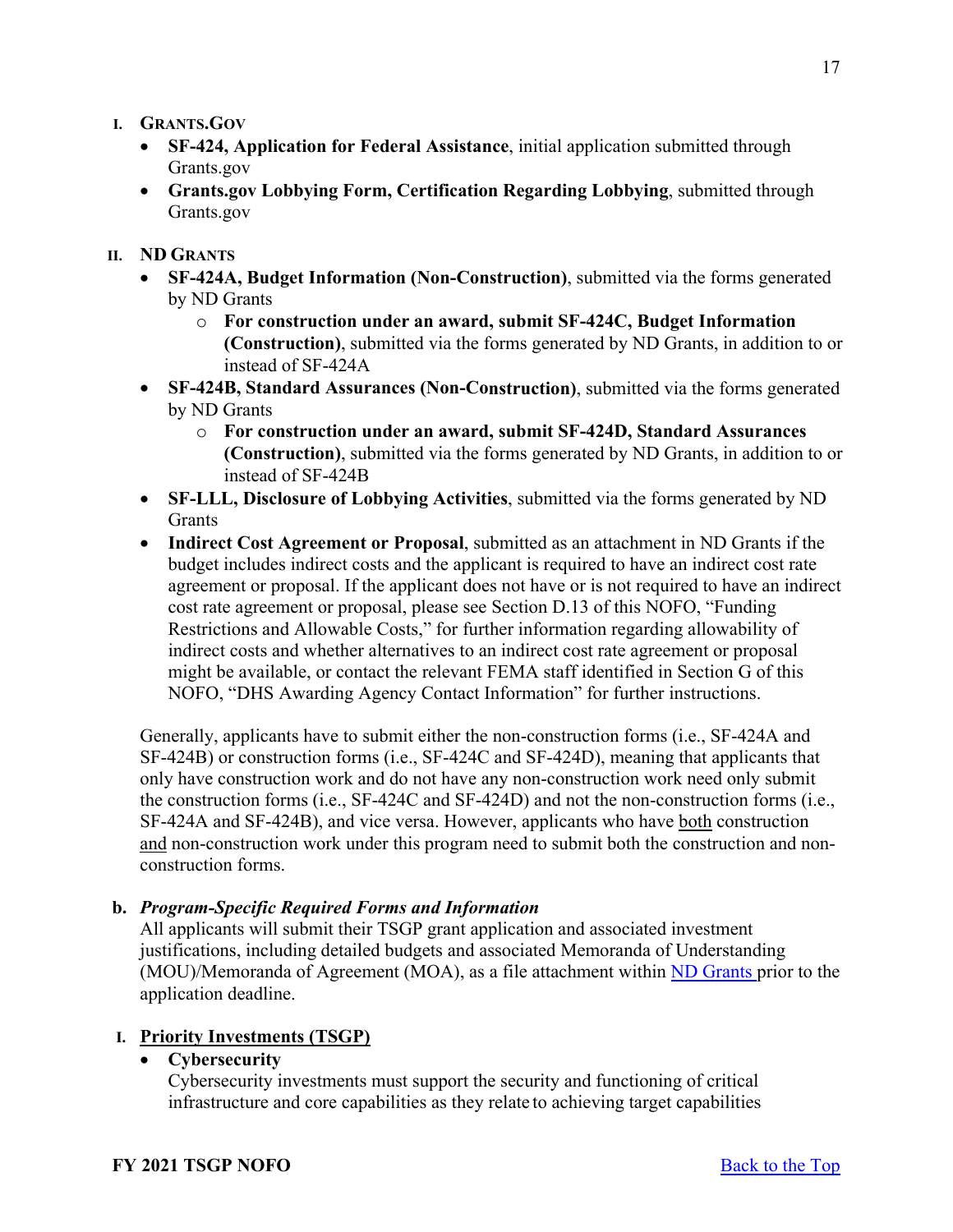related to preventing, preparing for, protecting against, or responding to acts of terrorism.

### • **Soft Targets and Crowded Places**

Soft targets and crowded places are increasingly appealing to terrorists and other extremist actors because of their relative accessibility and the large number of potential targets. This challenge is complicated by the prevalent use of simple tactics and less sophisticated attacks. Segments of our society are inherently open to the general public, and by nature of their purpose do not incorporate strict security measures. Given the increased emphasis by terrorists and other extremist actors to leverage less sophisticated methods to inflict harm in public areas, it is vital that the public and private sectors collaborate to enhance security of locations such as transportation centers, parks, restaurants, shopping centers, special event venues, and similar facilities. Additional resources and information regarding securing soft targets and crowded places are available through the Cybersecurity and [Infrastructure Security Agency.](https://www.cisa.gov/securing-soft-targets-and-crowded-places)

### • **Emerging Threats**

The spread of rapidly evolving and innovative technology, equipment, techniques, and knowledge presents new and emerging dangers for homeland security in the years ahead. Terrorists remain intent on acquiring weapons of mass destruction (WMD) capabilities, and rogue nations and non-state actors are aggressively working to develop, acquire, and modernize WMDs that they could use against the Homeland. Meanwhile, biological and chemical materials and technologies with dual use capabilities are more accessible throughout the global market. Due to the proliferation of such information and technologies, rogue nations and non-state actors have more opportunities to develop, acquire, and use WMDs than ever before. Similarly, the proliferation of unmanned aircraft systems, artificial intelligence, and biotechnology increase opportunities of threat actors to acquire and use these capabilities against the United States and its interests. Additional resources and information regarding emerging threats are available through the [Countering](https://www.dhs.gov/topic/weapons-mass-destruction)  [Weapons of Mass Destruction Office](https://www.dhs.gov/topic/weapons-mass-destruction) and the [Cybersecurity and Infrastructure](https://www.cisa.gov/uas-critical-infrastructure)  [Security Agency.](https://www.cisa.gov/uas-critical-infrastructure)

### **II. Investment Justification (IJ)**

As part of the FY 2021 TSGP application process, applicants must develop a formal IJ that addresses each initiative being proposed for funding, including a project's management and administration (M&A) costs. *An agency may submit up to eight IJs. Agencies may also submit up to five additional IJs for projects related to law enforcement providers that are not part of the public transportation agency*. Law enforcement providers may only submit projects that support a transit system's operational security capability and capacity. IJs must demonstrate how proposed projects address gaps and deficiencies (identified in a current vulnerability assessment) and must link to one or more core capabilities identified in the Goal. Please see [www.grants.gov](http://www.grants.gov/) for the IJ template.

Applicants may attach the vulnerability assessment or cite relevant sections/passages within an IJ to demonstrate the linkage between the project request and the identified vulnerability. IJs should also describe an agency's current security posture to demonstrate why the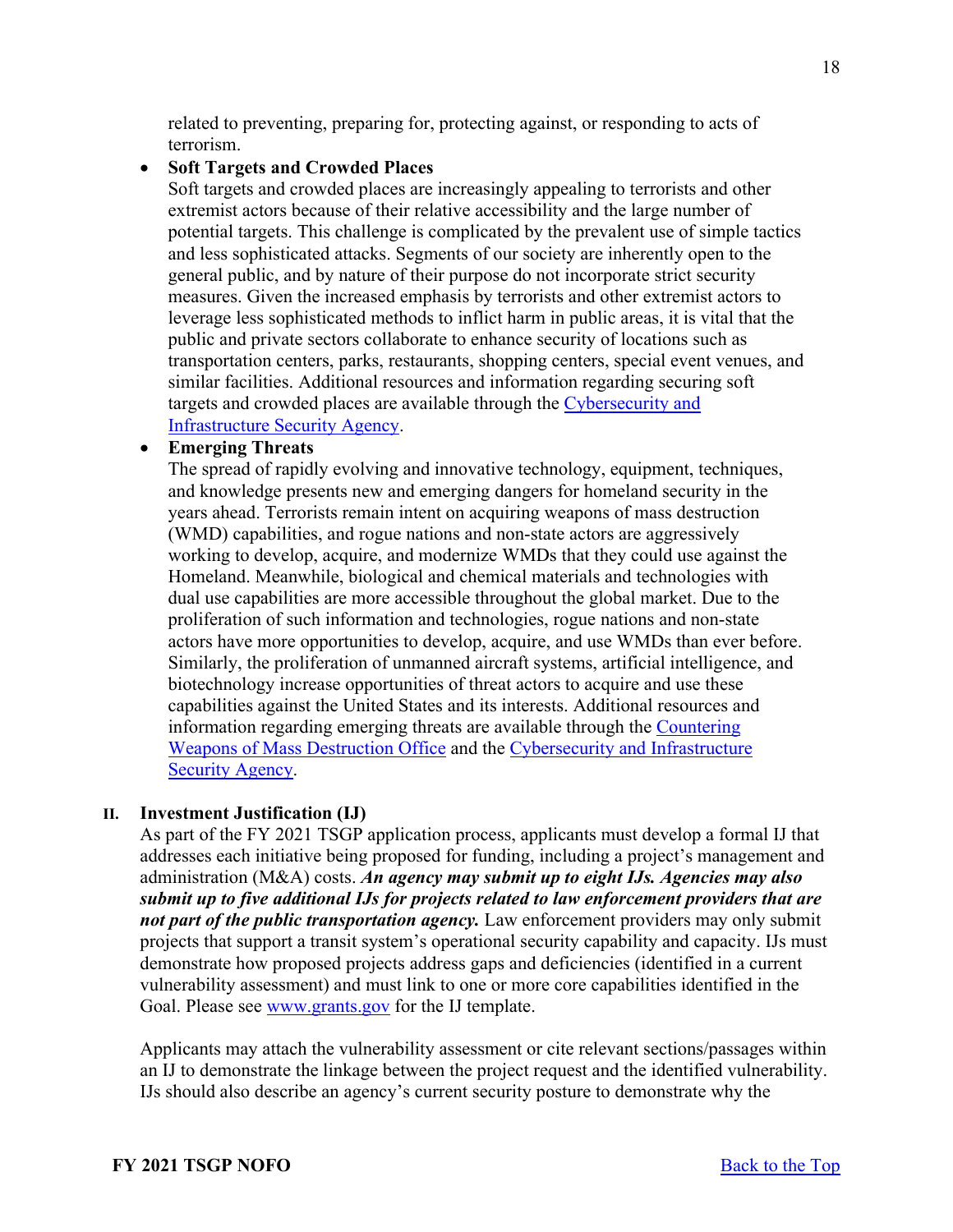proposed project is necessary and appropriate. IJs must demonstrate the ability to provide enhancements consistent with the purpose of the program and guidance provided by DHS/FEMA. Applicants shall submit a separate IJ for each proposed project. TSGP projects must be: 1) both feasible and effective at reducing the risks for which the project was designed; and 2) able to be fully completed within the three-year period of performance. Applicants must ensure that IJs are consistent with all requirements outlined in this NOFO. Applicants must provide information in the following categories for each proposed investment:

- 1. Background
- 2. Strategic and Program Priorities
- 3. Impact
- 4. Funding/Implementation Plan

Applicants must use the following file naming convention when submitting the IJs as part of the FY 2021 TSGP:

# *Region\_Agency Name\_IJ Number (Example: Chicago\_CTA\_IJ 1)*

### **III. Operational Packages (OPacks)**

Applicants that meet basic OPack eligibility requirements may elect to pursue OPack funding for Canine Teams, Mobile Explosives Detection Screening Teams, and Anti-Terrorism Teams, for new capabilities as well as to sustain existing OPacks. Applicants pursuing both new OPacks and sustainment funding for existing OPacks must indicate in their IJs which option is the higher priority for their agency. Additionally, applicants pursuing either new teams or sustainment of existing teams must include the number of OPack teams already in place (either funded by the agency or by the TSGP). In addition, recipients must commit to minimum training standards for all Federally funded OPack positions. Please refer to the [Preparedness Grants Manual](https://www.fema.gov/media-library/assets/documents/178291) for OPack Team-specific training requirements. In order for an application for an OPack to be considered eligible, it must include a *Five-Year Security Capital and Operational Sustainment Plan*. Please see [www.grants.gov](http://www.grants.gov/) for the required template.

### **IV. Detailed Budget**

Applicants must provide a detailed budget for the funds requested. The detailed budget must be submitted with the grant application as a file attachment within [ND Grants](https://portal.fema.gov/)*.* The budget must be complete, reasonable, and cost-effective in relation to the proposed project. The budget should provide the basis of computation of all project-related costs, any appropriate narrative, and a detailed justification of M&A costs. A recipient may not obligate, expend, or draw down funds until a budget and budget narrative have been approved by DHS/FEMA. The budget detail worksheet may be used as a guide to assist applicants in the preparation of the budget and budget narrative. *Note: Design and Planning/Engineering costs must be clearly identified in a separate line item in order for partial funding to be released prior to Environmental Planning and Historic Preservation (EHP) review and approval. Please see* the [Preparedness Grants Manual](https://www.fema.gov/media-library/assets/documents/178291) for information on the EHP review process.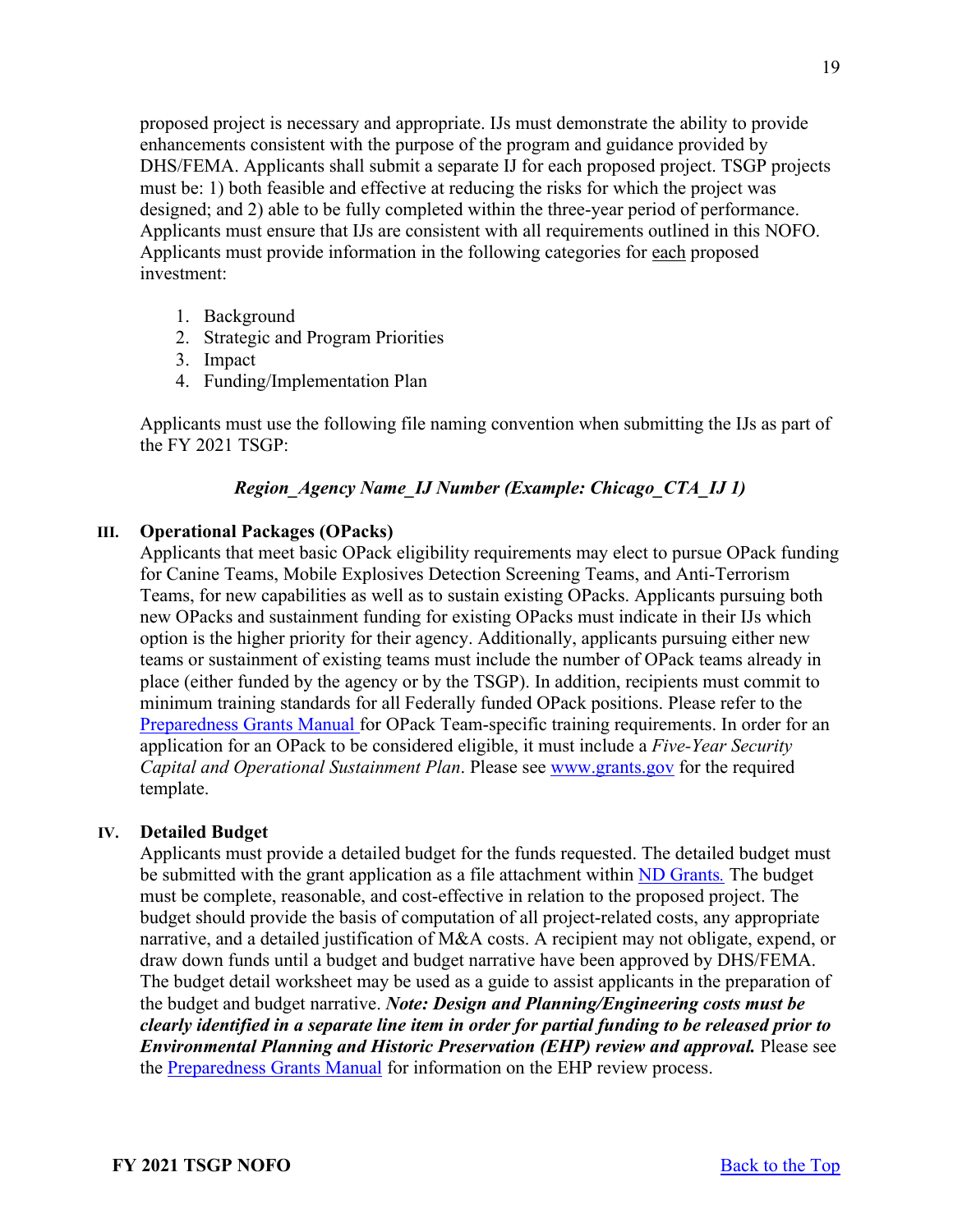Detailed budgets must be submitted with the grant application as a file attachment within ND [Grants.](https://portal.fema.gov/) Applicants must use the following file naming convention when submitting detailed budgets as part of the TSGP:

# *Region\_Agency Name\_IJ Number\_Budget (Example: Chicago\_CTA\_IJ \_1\_Budget)*

### **V. Sensitive Security Information (SSI) Requirements**

A portion of the information that is routinely submitted in the course of applying for funding or reporting under certain programs or that is provided in the course of an entity's grant management activities under those programs that are under federal control may be subject to protection under an SSI marking and must be properly identified and marked accordingly. SSI is a control designation used by DHS/FEMA to protect transportation security-related information. It is applied to information about security programs, vulnerability and threat assessments, screening processes, technical specifications of certain screening equipment and objects used to test screening equipment, and equipment used for communicating security information relating to air, land, or maritime transportation. Further information can be found at 49 C.F.R. Part 1520, Protection of Sensitive Security Information. For the purposes of the TSGP, and due to the high-frequency of SSI found in TSGP-related IJs, all TSGP IJs shall be considered SSI and treated as such until they have been subject to review for SSI by DHS/FEMA. Therefore, applicants shall label all application documents as SSI in accordance with 49 C.F.R. § 1520.13.

- The following program-specific forms or information are required to be submitted in [ND Grants:](https://portal.fema.gov/famsVuWeb/home) IJ(s);
- Detailed Budget(s); and
- Five-Year Security Capital and Operational Sustainment Plan, if applying for OPacks.

### <span id="page-19-0"></span>**11. Intergovernmental Review**

An intergovernmental review may be required. Applicants must contact their state's Single Point of Contact (SPOC) to comply with the state's process under Executive Order 12372 (See [https://www.archives.gov/federal-register/codification/executive-order/12372.html,](https://www.archives.gov/federal-register/codification/executive-order/12372.html) [https://www.whitehouse.gov/wp-content/uploads/2020/04/SPOC-4-13-20.pdf\)](https://www.whitehouse.gov/wp-content/uploads/2020/04/SPOC-4-13-20.pdf)

### <span id="page-19-1"></span>**12. Funding Restrictions and Allowable Costs**

All costs charged to awards covered by this NOFO must comply with the Uniform Administrative Requirements, Cost Principles, and Audit Requirements at 2 C.F.R. Part 200, unless otherwise indicated in the NOFO, the terms and conditions of the award, or the Preparedness Grants Manual. This includes, among other requirements, that costs must be incurred, and products and services must be delivered, within the period of performance of the award. *See* 2 C.F.R. § 200.403(h) (referring to budget periods, which for FEMA awards under this program is the same as the period of performance).

Federal funds made available through this award may be used for the purpose set forth in this NOFO, the [Preparedness Grants Manual,](https://www.fema.gov/media-library/assets/documents/178291) and the terms and conditions of the award and must be consistent with the statutory authority for the award. Award funds may not be used for matching funds for any other federal awards, lobbying, or intervention in federal regulatory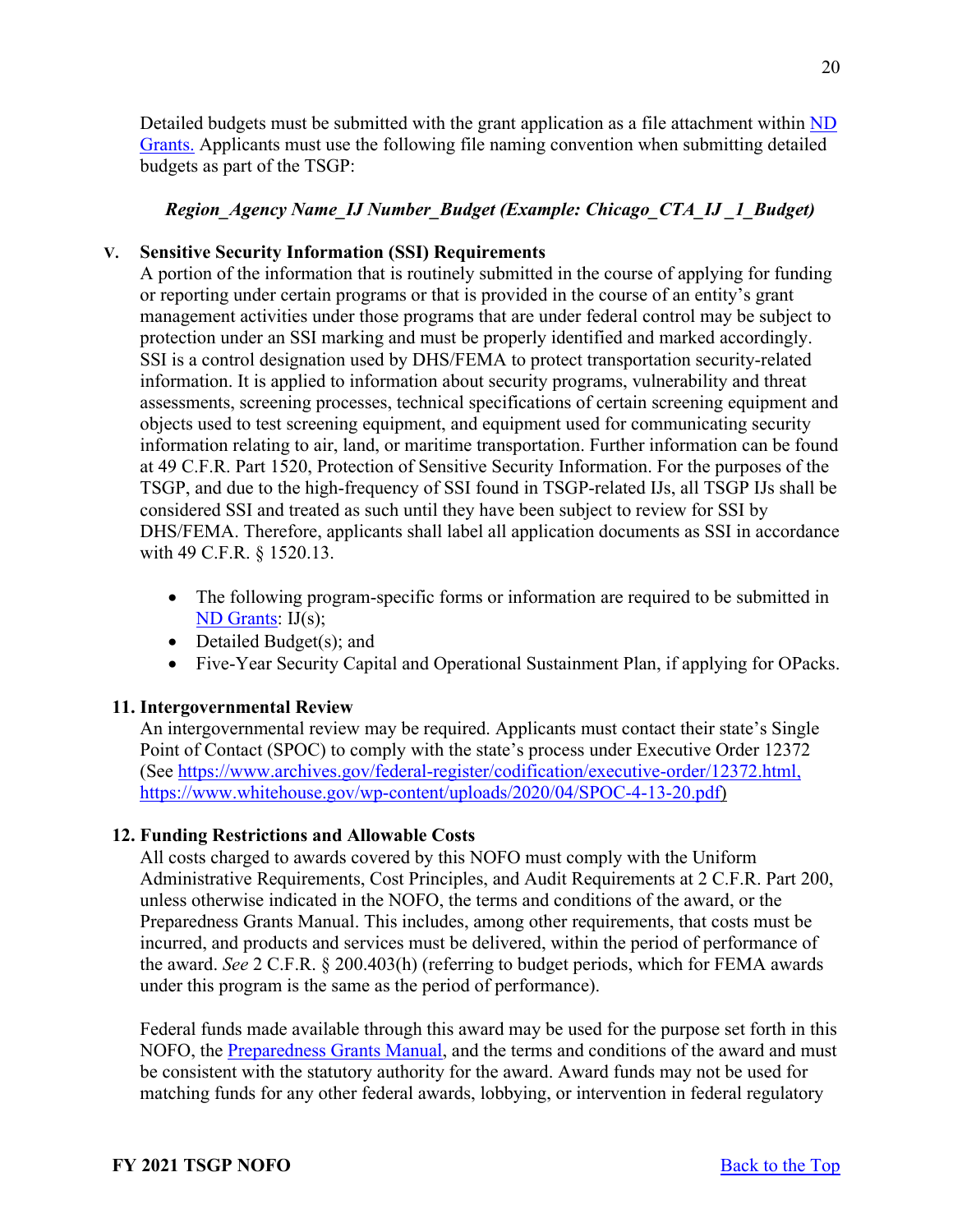or adjudicatory proceedings. In addition, federal funds may not be used to sue the Federal Government or any other government entity. See the [Preparedness Grants Manual](https://www.fema.gov/media-library/assets/documents/178291) for more information on funding restrictions and allowable costs.

# **a.** *Prohibitions on Expending FEMA Award Funds for Covered Telecommunications Equipment or Services*

Recipients and subrecipients of FEMA federal financial assistance are subject to the prohibitions described in section 889 of the [John S. McCain National Defense Authorization](https://www.congress.gov/bill/115th-congress/house-bill/5515/text?format=txt)  [Act for Fiscal Year 2019 \(FY 2019 NDAA\),](https://www.congress.gov/bill/115th-congress/house-bill/5515/text?format=txt) Pub. L. No. 115-232 (2018) and 2 C.F.R. §§ 200.216, 200.326, 200.471, and Appendix II to 2 C.F.R. Part 200. Beginning August 13, 2020, the statute – as it applies to FEMA recipients, subrecipients, and their contractors and subcontractors – prohibits obligating or expending federal award funds on certain telecommunications and video surveillance products and contracting with certain entities for national security reasons.

For additional guidance, please refer to [Prohibitions on Expending FEMA Award Funds for](https://www.fema.gov/sites/default/files/documents/fema_prohibitions-expending-fema-award-funds-covered-telecommunications-equipment-services.pdf)  [Covered Telecommunications Equipment or Services \(Interim\).](https://www.fema.gov/sites/default/files/documents/fema_prohibitions-expending-fema-award-funds-covered-telecommunications-equipment-services.pdf) 

**Effective August 13, 2020**, FEMA recipients and subrecipients **may not** use any FEMA funds under open or new awards to:

- (1) Procure or obtain any equipment, system, or service that uses covered telecommunications equipment or services as a substantial or essential component of any system, or as critical technology of any system;
- (2) Enter into, extend, or renew a contract to procure or obtain any equipment, system, or service that uses covered telecommunications equipment or services as a substantial or essential component of any system, or as critical technology of any system; or
- (3) Enter into, extend, or renew contracts with entities that use covered telecommunications equipment or services as a substantial or essential component of any system, or as critical technology as part of any system.

# **I. REPLACEMENT EQUIPMENT AND SERVICES**

FEMA grant funding may be permitted to procure replacement equipment and services impacted by this prohibition, provided the costs are otherwise consistent with the requirements of the NOFO and the [Preparedness Grants Manual](https://www.fema.gov/media-library/assets/documents/178291)*.*

### **II. DEFINITIONS**

Per section 889(f)(2)-(3) of the FY 2019 NDAA and 2 C.F.R. § 200.216, covered telecommunications equipment or services means:

- i. Telecommunications equipment produced by Huawei Technologies Company or ZTE Corporation, (or any subsidiary or affiliate of such entities);
- ii. For the purpose of public safety, security of Government facilities, physical security surveillance of critical infrastructure, and other national security purposes, video surveillance and telecommunications equipment produced by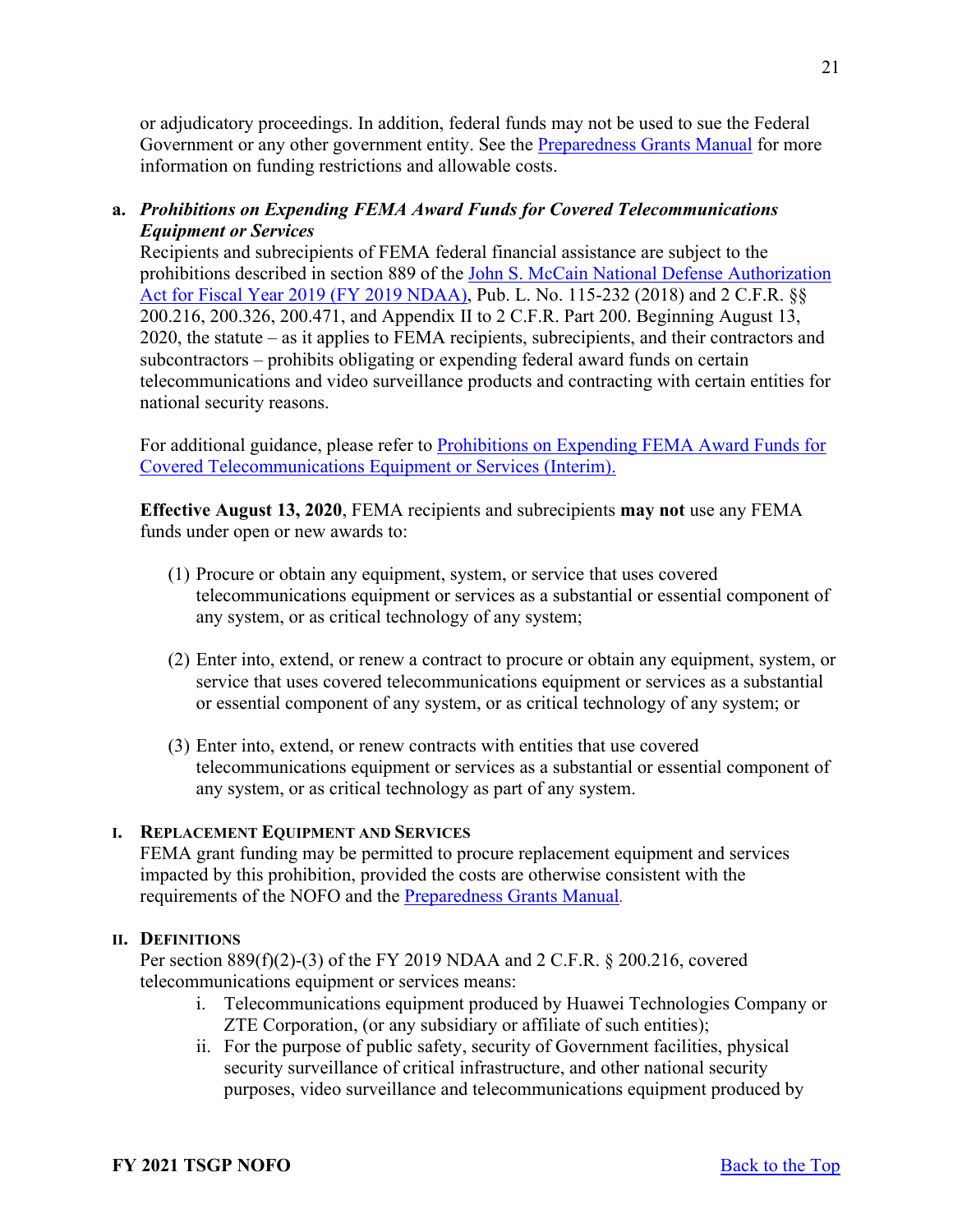Hytera Communications Corporation, Hangzhou Hikvision Digital Technology Company, or Dahua Technology Company (or any subsidiary or affiliate of such entities);

- iii. Telecommunications or video surveillance services provided by such entities or using such equipment; or
- iv. Telecommunications or video surveillance equipment or services produced or provided by an entity that the Secretary of Defense, in consultation with the Director of National Intelligence or the Director of the Federal Bureau of Investigation, reasonably believes to be an entity owned or controlled by, or otherwise connected to, the People's Republic of China.

Examples of the types of products covered by this prohibition include phones, internet, video surveillance, and cloud servers when produced, provided, or used by the entities listed in the definition of "covered telecommunications equipment or services." *See* 2 C.F.R. § 200.471.

#### **b.** *Pre-Award Costs*

Pre-award costs are not allowable and will not be approved, with the exception of costs resulting from pre-award grant writing services provided by an independent contractor that shall not exceed \$1,500

#### **c.** *Management and Administration (M&A) Costs*

M&A costs are allowed. Recipients may use *up to* 5 percent of the amount of the award for their M&A and subrecipients may use *up to* 5 percent of the amount of they receive for M&A. M&A activities are those defined as directly relating to the management and administration of TSGP funds, such as financial management and monitoring. M&A expenses must be based on actual expenses or known contractual costs. Requests that are simple percentages of the award, without supporting justification, will not be allowed or considered for reimbursement. M&A costs are not operational costs. They are the necessary costs incurred in direct support of the grant or as a consequence of the grant and should be allocated across the entire lifecycle of the grant. Examples include preparing and submitting required programmatic and financial reports, establishing and/or maintaining equipment inventory, documenting operational and equipment expenditures for financial accounting purposes, and responding to official informational requests from state and federal oversight authorities. If an applicant uses an outside consultant or contractor to provide pre-award grant writing services or post-award grant management services, additional considerations and restrictions shall apply as detailed in subsection(e) below.

### **d.** *Indirect Facilities & Administrative (F&A) Costs*

Indirect costs are allowable under this program as described in 2 C.F.R. Part 200, including 2 C.F.R. § 200.414. Applicants with a current negotiated indirect cost rate agreement that desire to charge indirect costs to an award must provide a copy of their negotiated indirect cost rate agreement at the time of application. Not all applicants are required to have a current negotiated indirect cost rate agreement. Applicants that are not required by 2 C.F.R. Part 200 to have a negotiated indirect cost rate agreement but are required by 2 C.F.R. Part 200 to develop an indirect cost rate proposal must provide a copy of their proposal at the time of application. Applicants who do not have a current negotiated indirect cost rate agreement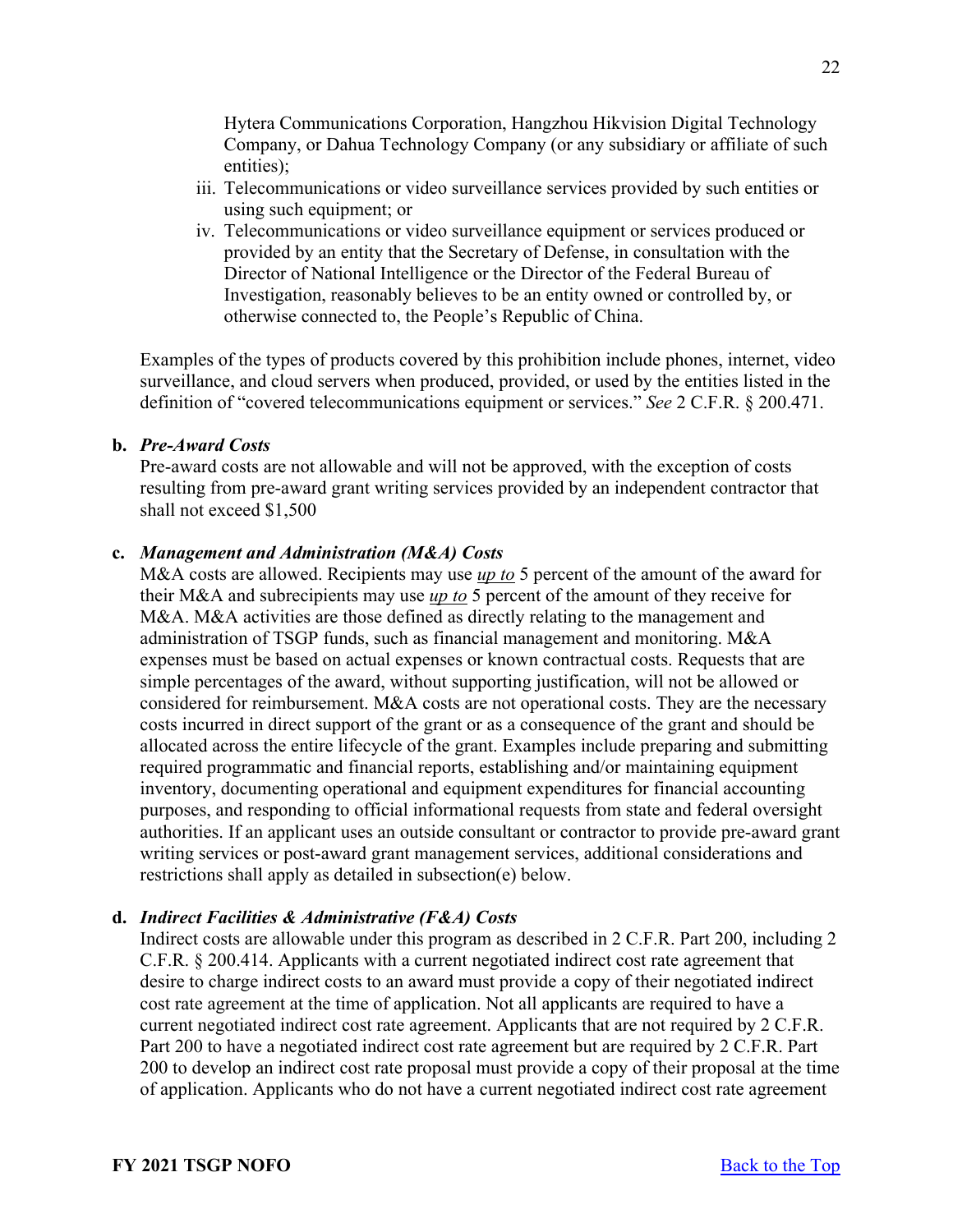(including a provisional rate) and wish to charge the de minimis rate must reach out to the FEMA Grants Management Specialist for further instructions. Applicants who wish to use a cost allocation plan in lieu of an indirect cost rate must also reach out to the FEMA Grants Management Specialist for further instructions. Post-award requests to charge indirect costs will be considered on a case-by-case basis and based upon the submission of an agreement or proposal as discussed above or based upon on the de minimis rate or cost allocation plan, as applicable.

#### **e.** *Other Direct Costs*

### **I. CONSTRUCTION AND RENOVATION**

Construction and renovation costs to address items included in a security assessment or further a security plan, and are in accordance with  $6$  U.S.C.  $§$  1135(b)(1), are allowed under this program. For construction costs to be allowed, they must be specifically approved by DHS/FEMA in writing prior to the use of any program funds for construction or renovation. Additionally, recipients are required to submit a SF-424C Budget and budget detail citing the project costs.

#### **II. OPERATIONAL OVERTIME**

Operational overtime costs are allowed under this program only as described in this NOFO and the [Preparedness Grants Manual.](https://www.fema.gov/media-library/assets/documents/178291)

#### **III. EQUIPMENT**

Equipment costs are allowed under this program. Please see the **Preparedness Grants** [Manual](https://www.fema.gov/media-library/assets/documents/178291) for more information.

#### • **Controlled Equipment**

For decades, the federal government has provided equipment to state, local, and tribal law enforcement agencies (LEAs) through federal grants. Some federal grant programs have assisted LEAs as they carry out their critical missions to keep the American people safe. The equipment acquired by LEAs through these programs includes administrative equipment, such as office furniture and computers. Some federal grant programs also may include military and military-styled equipment, firearms, and tactical vehicles provided by the federal government, including property covered under 22 C.F.R. Part 121 and 15 C.F.R. Part 774 (collectively, "controlled equipment").

However, not all equipment that is considered controlled equipment is allowable under the TSGP. As discussed further below, there are certain "prohibited equipment" that are not allowable under TSGP. And for the procurement of certain controlled equipment that is allowable under the TSGP, there are additional submission requirements and reviews that must be met before DHS/FEMA will permit funding to be used for this purpose.

DHS/FEMA will continue to collaborate with federal agency partners to ensure that there is a consistent and reasonable approach to the restrictions placed on controlled equipment expenditures while continuing to support these investments when there is a justifiable need. Further, DHS/FEMA will continue to maintain an awareness of the evolving policy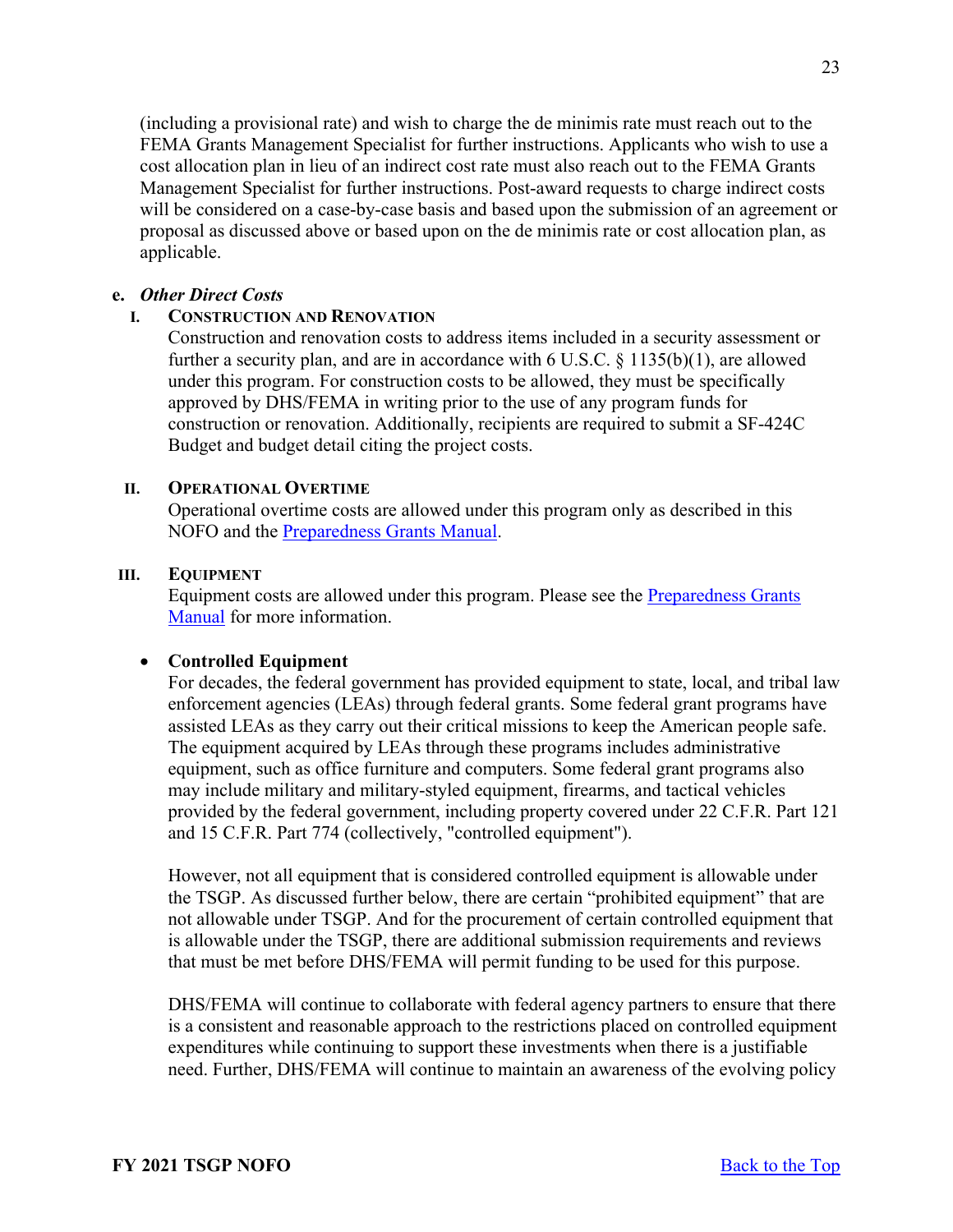developments related to controlled equipment expenditures and keep grant recipients up to date on future developments.

Grant funds under this program may not be used for the purchase of equipment not approved by DHS/FEMA. The purchase of weapons and weapons accessories, including ammunition, is not allowed with TSGP funds. Grant funds under this program must also comply with [IB 426](https://www.fema.gov/sites/default/files/2020-08/ib_426_controlled_equipment_recission__11-1-17.pdf) and may not be used for the purchase of the following equipment: 1) firearms; 2) ammunition; 3) grenade launchers; 4) bayonets; or 5) weaponized aircraft, vessels, or vehicles of any kind with weapons installed.

#### **IV. TRAVEL**

Domestic travel costs are allowed under this program as described in this NOFO and the [Preparedness Grants Manual.](https://www.fema.gov/media-library/assets/documents/178291) International travel is not an allowable cost under this program unless approved in advance by DHS/FEMA.

#### **V. MAINTENANCE AND SUSTAINMENT**

Maintenance and sustainment related costs are allowed under this program only as described in this NOFO and the [Preparedness Grants Manual.](https://www.fema.gov/media-library/assets/documents/178291)

### **VI. AUTHORIZED USE OF CONTRACTUAL GRANT WRITERS AND/OR GRANT MANAGERS**

A grant applicant may procure the services of a contractor to provide support and assistance for pre-award grant development services (grant writing) or post-award grant management and administrative services (grant management). As with all federal grantfunded procurements, grant writer or grant management services must be procured in accordance with the federal procurement standards at 2 C.F.R. §§ 200.317 – 200.327. Please see the [Preparedness Grants Manual](https://www.fema.gov/media-library/assets/documents/178291) for additional information regarding procurement integrity, particularly the sections applicable to non-state entities that discuss organizational conflicts of interest under 2 C.F.R. § 200.319(b) and traditional conflicts of interest under  $2 \text{ C.F.R. } § 200.318(c)(1)$ . States must follow the same policies and procedures it uses for procurements of its non-federal funds, pursuant to 2 C.F.R. § 200.317, which also applies 2 C.F.R. §§ 200.321, 200.322, 200.323, and 200.327.

As applicable to non-state entities, DHS/FEMA considers a contracted grant writer to be an agent of the recipient for any subsequent contracts the recipient procures under the same federal award in which the grant writer provided grant writing services. Federal funds cannot be used to pay a contractor to carry out the work if that contractor also worked on the development of such specifications.

As applicable to all non-federal entities, regardless of whether an applicant or recipient uses grant writing and/or grant management services, the recipient is solely responsible for the fiscal and programmatic integrity of the grant and its authorized activities and expenditures. The recipient must ensure adequate internal controls, including separation of duties, to safeguard grant assets, processes, and documentation, in keeping with the terms and conditions of its award, including this NOFO, and 2 C.F.R. Part 200.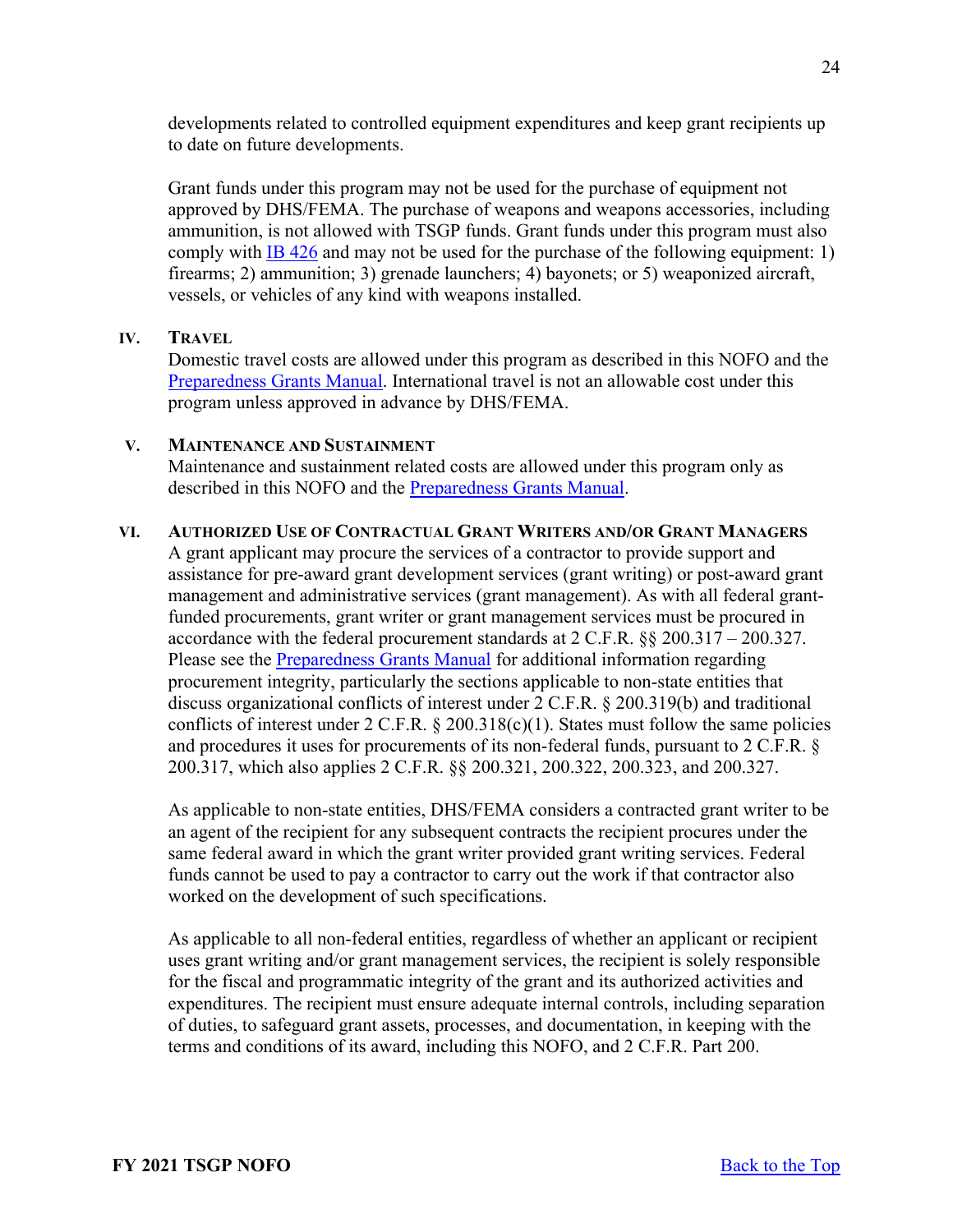*Consultants or contractors are not permitted to be the AOR of the recipient.* **Further, an** application must be officially submitted by 1) a *current employee, personnel, official, staff, or leadership* of the non-federal entity; and 2) *duly authorized to apply* for an award on behalf of the non-federal entity at the time of application.

a. Grant Writers

Grant writing contractors may assist the applicant in preparing, writing, and finalizing grant application materials and assisting the applicant with handling online application and submission requirements in Grants.gov and ND Grants. Grant writers may assist in a variety of ways. Ultimately, however, the applicant that receives an award is solely responsible for all grant award and administrative responsibilities.

By submitting the application, applicants certify that all of the information contained therein is true and an accurate reflection of the organization and that regardless of the applicant's intent, the submission of information that is false or misleading may result in actions by DHS/FEMA. These actions include, but are not limited to, the submitted application not being considered for award, temporary withholding of funding under the existing award pending investigation, or referral to the DHS Office of Inspector General. To assist applicants with the cost of grant writing services, DHS/FEMA is permitting a one-time pre-award cost of no more than \$1,500 per applicant per year for contractual grant writing services as part of the recipient's M&A costs. This is only intended to cover costs associated with a grant writer and may not be used to reimburse an applicant for its own time and effort in the development of a grant application. Additionally, an applicant may be required to pay this fee with its own funds during the application preparation and submission period; if the applicant subsequently receives an award, it may then request to be reimbursed once grant funds become available for that cost, not to exceed \$1,500. If an applicant does not receive an award, this cost will not be reimbursed by the Federal Government. Applicants must understand this risk and be able to cover this cost if an award is not made.

If an applicant intends to request reimbursement for this one-time pre-award cost, it must include this request in its application materials, including in the Budget Detail Worksheet for each IJ. Failure to clearly identify this as a separate cost in the application may result in its disallowance. This is the only pre-award cost eligible for reimbursement. Recipients must maintain grant writer fee documentation including, but not limited to: a copy of the solicitation, such as a quote request, rate request, invitation to bid, or request for proposals, if applicable; a copy of the grant writer's contract agreement; a copy of the invoice or purchase order; and a copy of the canceled check or proof of payment. These records must be made available to DHS/FEMA upon request.

*Consultants or contractors are not permitted to be the AOR of the recipient.* **Further, an** application must be officially submitted by 1) a *current employee, personnel, official, staff, or leadership* of the non-federal entity; and 2) *duly authorized to apply* for an award on behalf of the non-federal entity at the time of application.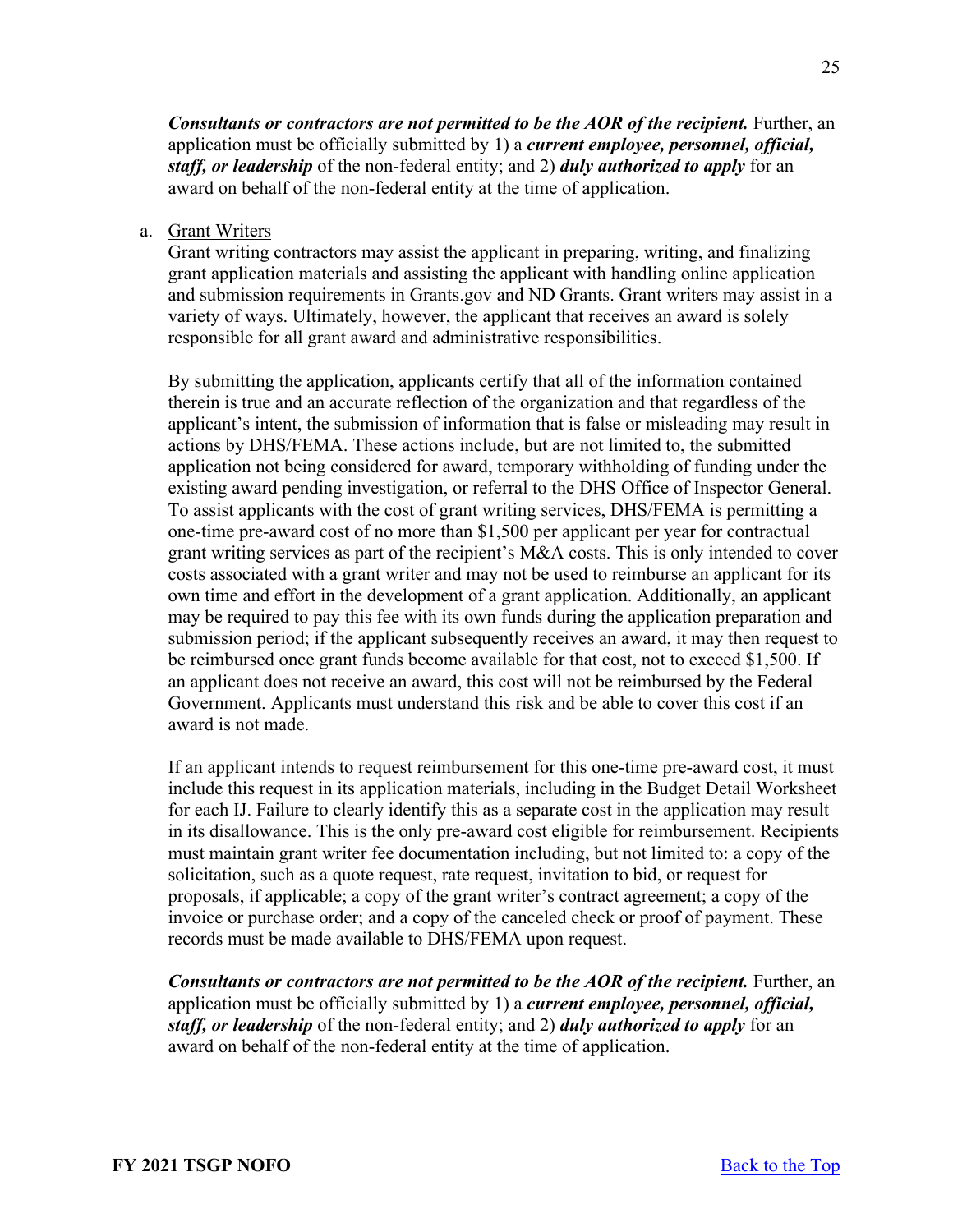### b. Grant Managers

Grant management contractors provide support in the day-to-day management of an active grant and their services may be incurred as M&A costs of the award. Additionally, recipients may retain grant management contractors at their own expense.

*Consultants or contractors are not permitted to be the AOR of the recipient.* The AOR, or Authorized Official, is responsible for submitting programmatic and financial performance reports, accepting award packages, signing assurances and certifications, and submitting award amendments.

#### c. Restrictions Regarding Grant Writers and Grant Managers

Pursuant to 2 C.F.R. Part 180, recipients may not use federal grant funds to reimburse any entity, including a grant writer or preparer, if that entity is presently suspended or debarred by the Federal Government from receiving funding under federally funded grants or contracts. Recipients must verify that a contractor is not suspended or debarred from participating in specified federal procurement or non-procurement transactions pursuant to 2 C.F.R. § 180.300. FEMA recommends recipients use SAM.gov to conduct this verification. Further, regardless of whether any grant writer fees were requested, as applicable to non-state entities, unless a single contract covering both pre- and postaward services was awarded to the grant writer and procured in compliance with 2 C.F.R. §§ 200.317 – 200.327, federal funds cannot be used to pay the grant writer to provide post-award services.

#### <span id="page-25-0"></span>**E. Application Review Information**

### <span id="page-25-1"></span>**1. Application Evaluation Criteria**

### **a.** *Programmatic Criteria*

The FY 2021 TSGP applications will be evaluated through a review process for completeness, adherence to programmatic guidelines, and anticipated effectiveness of the proposed investments. IJs will be reviewed and selected based on the following criteria:

- **1. Funding priorities.** Projects will be evaluated and prioritized based on the extent to which they address the National Priorities contained in this NOFO.
- **2. Ability to reduce risk of catastrophic events.** Projects will be evaluated and prioritized on their ability to reduce risks associated with potential terrorist attacks and all other types of hazards. For projects where an applicant's collaboration with others is relevant to the project's ability to reduce risks, projects will be evaluated based on the degree to which the proposal adequately details how the applicant will use investments to overcome existing logistical, technological, legal, policy, and other impediments to collaborating, networking, sharing information, cooperating, and fostering a culture of national preparedness with federal, state, regional, and nonprofit partners. In evaluating an applicant's ability to collaborate, FEMA will consider any information provided by the applicant and may also consider relevant information from other sources.
- **3. Sustainability without additional federal funds and leveraging of other funding.**  Projects will be evaluated and prioritized regarding the extent to which they exhibit a likelihood of success or continued success without requiring additional Federal assistance.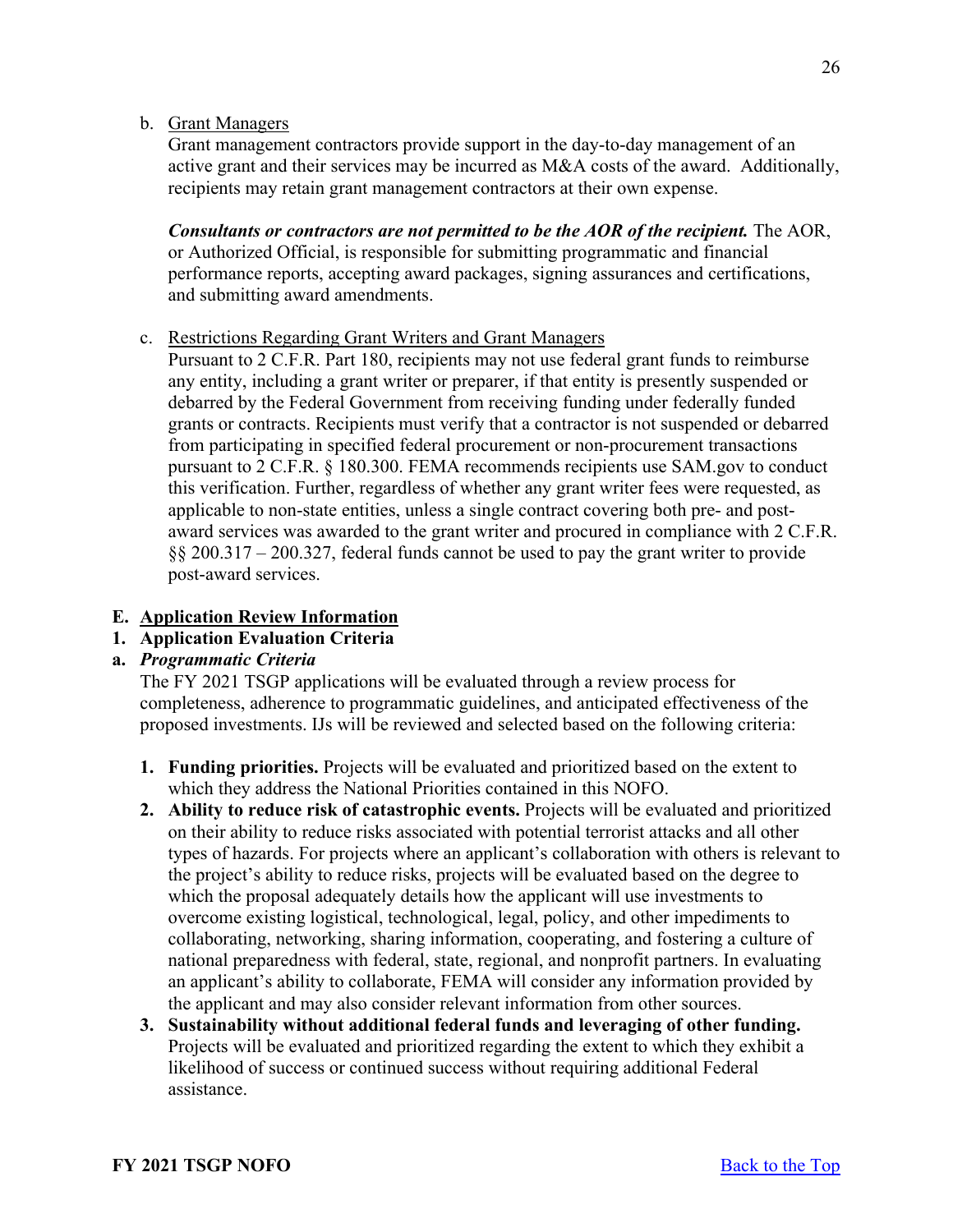**4. Timeline**. Projects will be evaluated and prioritized on the applicant's ability to complete the proposed project within submitted timeframes.

Grant projects must be both (1) feasible and effective at reducing the risks for which the project was designed and (2) able to be fully completed within the three-year period of performance. DHS/FEMA will use the information provided in the application and any supporting documentation to determine the feasibility and effectiveness of proposed grant projects. Information that would assist in this feasibility and effectiveness determination includes the following:

- Scope of work (purpose and objectives of the project, identification of what is being protected)
- Desired outcomes, including expected long-term impact where applicable
- Summary of status of planning and design accomplished to date (e.g., included in a capital improvement plan)
- Project schedule

Recipients are expected to conform, as applicable, with accepted engineering practices, established codes, standards, modeling techniques, and best practices.

# **b.** *Financial Integrity Criteria*

Prior to making a federal award, FEMA is required by 31 U.S.C. § 3354, as amended by the Payment Integrity Information Act of 2019, Pub. L. No. 116-117 (2020); 41 U.S.C. § 2313; and 2 C.F.R. § 200.206 to review information available through any Office of Management and Budget (OMB)-designated repositories of governmentwide eligibility qualification or financial integrity information, including whether the applicant is suspended or debarred. FEMA may also pose additional questions to the applicant to aid in conducting the pre-award risk review. Therefore, application evaluation criteria may include the following risk-based considerations of the applicant:

- i. Financial stability;
- ii. Quality of management systems and ability to meet management standards;
- iii. History of performance in managing federal award;
- iv. Reports and findings from audits; and
- v. Ability to effectively implement statutory, regulatory, or other requirements.

# **c.** *Supplemental Financial Integrity Criteria and Review*

Prior to making a federal award where the anticipated total federal share will be greater than the simplified acquisition threshold, currently \$250,000:

i. FEMA is required to review and consider any information about the applicant, including information on the applicant's immediate and highest-level owner, subsidiaries, and predecessors, if applicable, that is in the designated integrity and performance system accessible through the System for Award Management (SAM), which is currently the [Federal Awardee Performance](https://www.fapiis.gov/fapiis/index.action)  [and Integrity Information System](https://www.fapiis.gov/fapiis/index.action) (FAPIIS).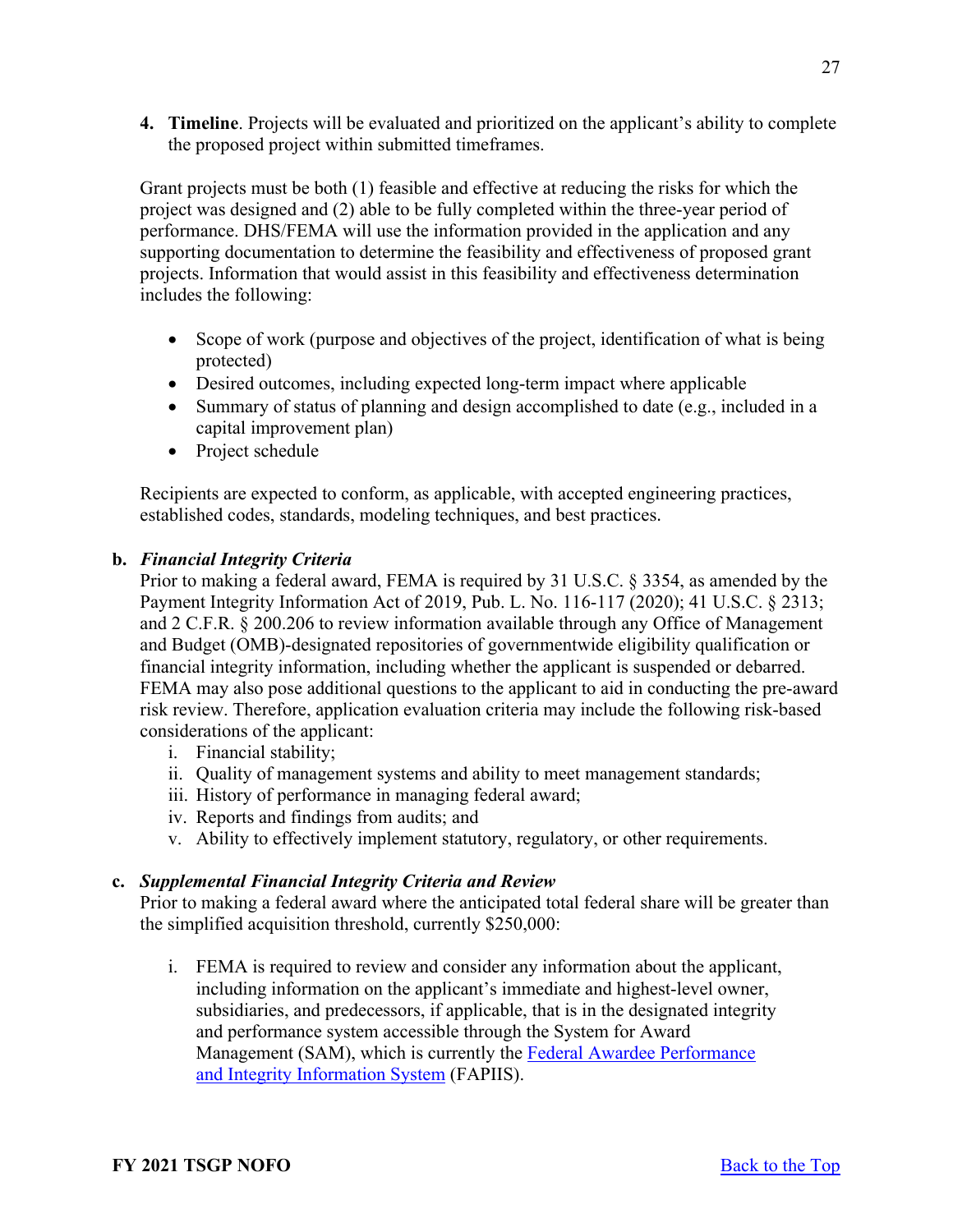- ii. An applicant, at its option, may review information in FAPIIS and comment on any information about itself that a federal awarding agency previously entered.
- iii. FEMA will consider any comments by the applicant, in addition to the other information in FAPIIS, in making a judgment about the applicant's integrity, business ethics, and record of performance under federal awards when completing the review of risk posed by applicants as described in 2 C.F.R. § 200.206.

### <span id="page-27-0"></span>**2. Review and Selection Process**

FY 2021 TSGP applications will be evaluated through a review process for completeness, adherence to programmatic guidelines, and anticipated effectiveness of the proposed investments.

Applications requesting funds will be reviewed and selected based on the following criteria:

- **1. Risk Group Score.** The applicant agency's risk group score is a score of 1-10, generated for each transit agency based on assessed risk to the transit system. This score is calculated by a risk process developed and maintained by DHS/FEMA and TSA.
- **2. Risk Mitigation Score.** Projects will be evaluated based on the potential risk mitigation of the project (as determined by the information provided in the IJs). This score has several components and is calculated by the average of the applicable sub-components described below. The highest possible total score for risk mitigation is 28.
	- **Cost effectiveness.** Projects will be awarded up to 12 points based on the expected impact on security relative to the investment.
	- **Ability to reduce risk of catastrophic events.** Projects will be awarded up to 12 points based on an applicant's ability to reduce risk associated with potential terrorist attacks and all other types of hazards.
	- **Sustainability without additional Federal funds and leveraging other funding.** Projects will be awarded up to 2 points based on the extent to which an applicant exhibits a likelihood of success or continued success without requiring additional Federal assistance.
	- **Timelines.** Projects will be awarded up to 2 points based on an evaluation of an applicant's ability to complete the proposed project within submitted timeframes and how quickly the project can be implemented once funding is received due to planning activities, contracting issues, construction requirement(s), or other such factors.
	- **3. Regional Collaboration Component Score.** Projects will be given an additional 0- 1.5 points based on the degree of collaboration with other regional partners.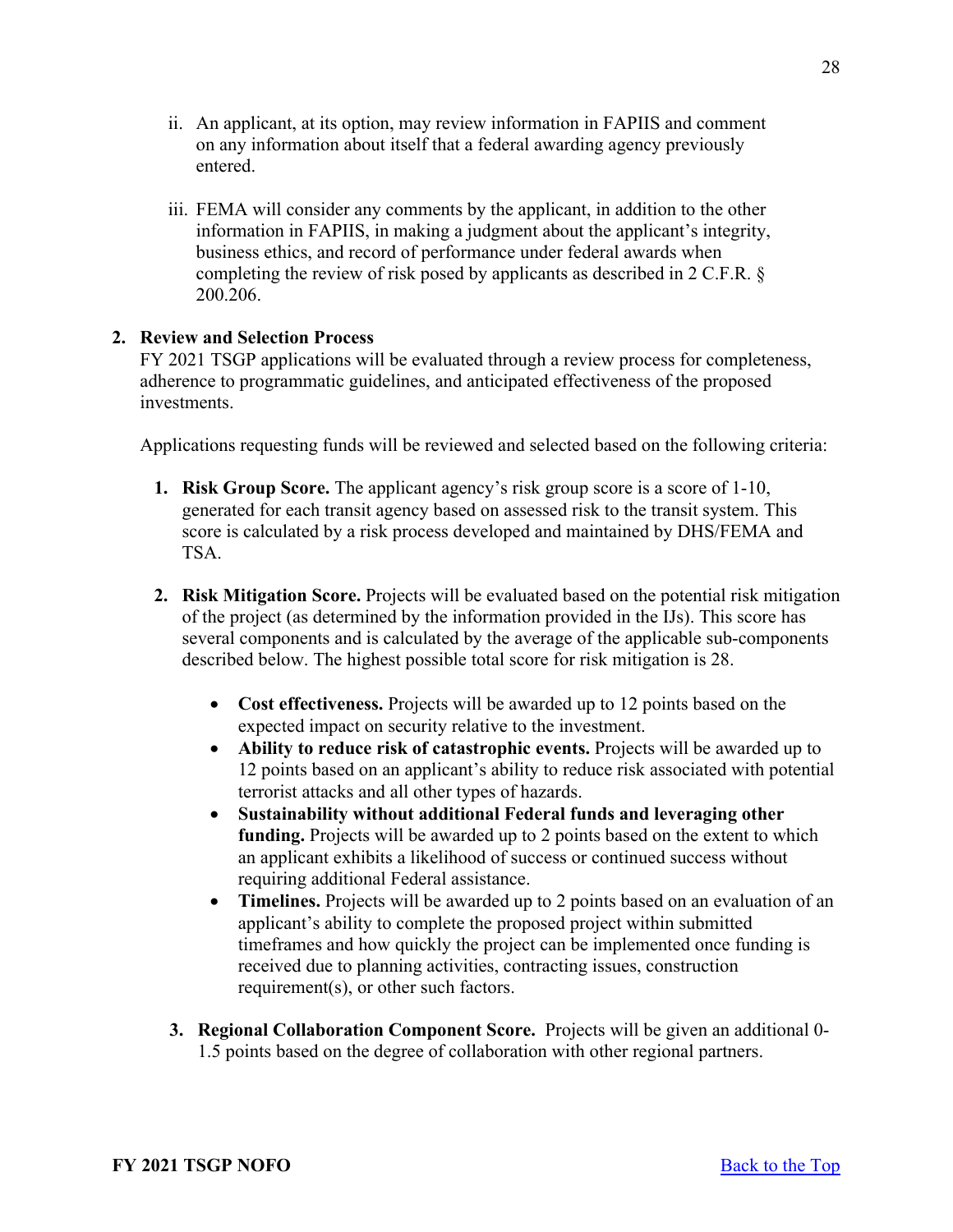### **4. Funding Priority Areas Score.** Projects that *sufficiently address one or more of the National Priority Areas will receive and additional 20-percent score increase.*

DHS/FEMA headquarters grants management specialists will also conduct financial risk assessments using the following criteria:

- Allowability, allocability, and financial reasonableness of the proposed budget and investment information, and
- Whether a recipient meets the financial and legal requirements listed in 2 C.F.R. Part 200.

### <span id="page-28-0"></span>**F. Federal Award Administration Information**

### <span id="page-28-1"></span>**1. Notice of Award**

Before accepting the award, the AOR and recipient should carefully read the award package. The award package includes instructions on administering the grant award and the terms and conditions associated with responsibilities under federal awards. **Recipients must accept all conditions in this NOFO and the [Preparedness Grants Manual](https://www.fema.gov/media-library/assets/documents/178291) as well as any specific terms and conditions in the Notice of Award to receive an award under this program.**

See the [Preparedness Grants Manual](https://www.fema.gov/media-library/assets/documents/178291) for information on Notice of Award.

### <span id="page-28-2"></span>**2. Administrative and National Policy Requirements**

In addition to the requirements of in this section and in this NOFO, FEMA may place specific terms and conditions on individual awards in accordance with 2 C.F.R. Part 200.

In addition to the information regarding DHS Standard Terms and Conditions and Ensuring the Protection of Civil Rights, see the [Preparedness Grants Manual](https://www.fema.gov/media-library/assets/documents/178291) for additional information on administrative and national policy requirements, including the following:

- Environmental Planning and Historic Preservation (EHP) Compliance;
- FirstNet:
- National Incident Management System (NIMS) Implementation; and
- SAFECOM.

### **a.** *DHS Standard Terms and Conditions*

All successful applicants for DHS grant and cooperative agreements are required to comply with [DHS Standard](http://www.dhs.gov/publication/fy15-dhs-standard-terms-and-conditions) Terms and Conditions, which are available online at: DHS Standard [Terms and Conditions.](http://www.dhs.gov/publication/fy15-dhs-standard-terms-and-conditions)

The applicable DHS Standard Terms and Conditions will be those in effect at the time the award was made. What terms and conditions will apply for the award will be clearly stated in the award package at the time of award.

### **b.** *Ensuring the Protection of Civil Rights*

As the Nation works towards achieving the [National Preparedness Goal,](https://www.fema.gov/national-preparedness-goal) it is important to continue to protect the civil rights of individuals. Recipients and subrecipients must carry out their programs and activities, including those related to the building, sustainment, and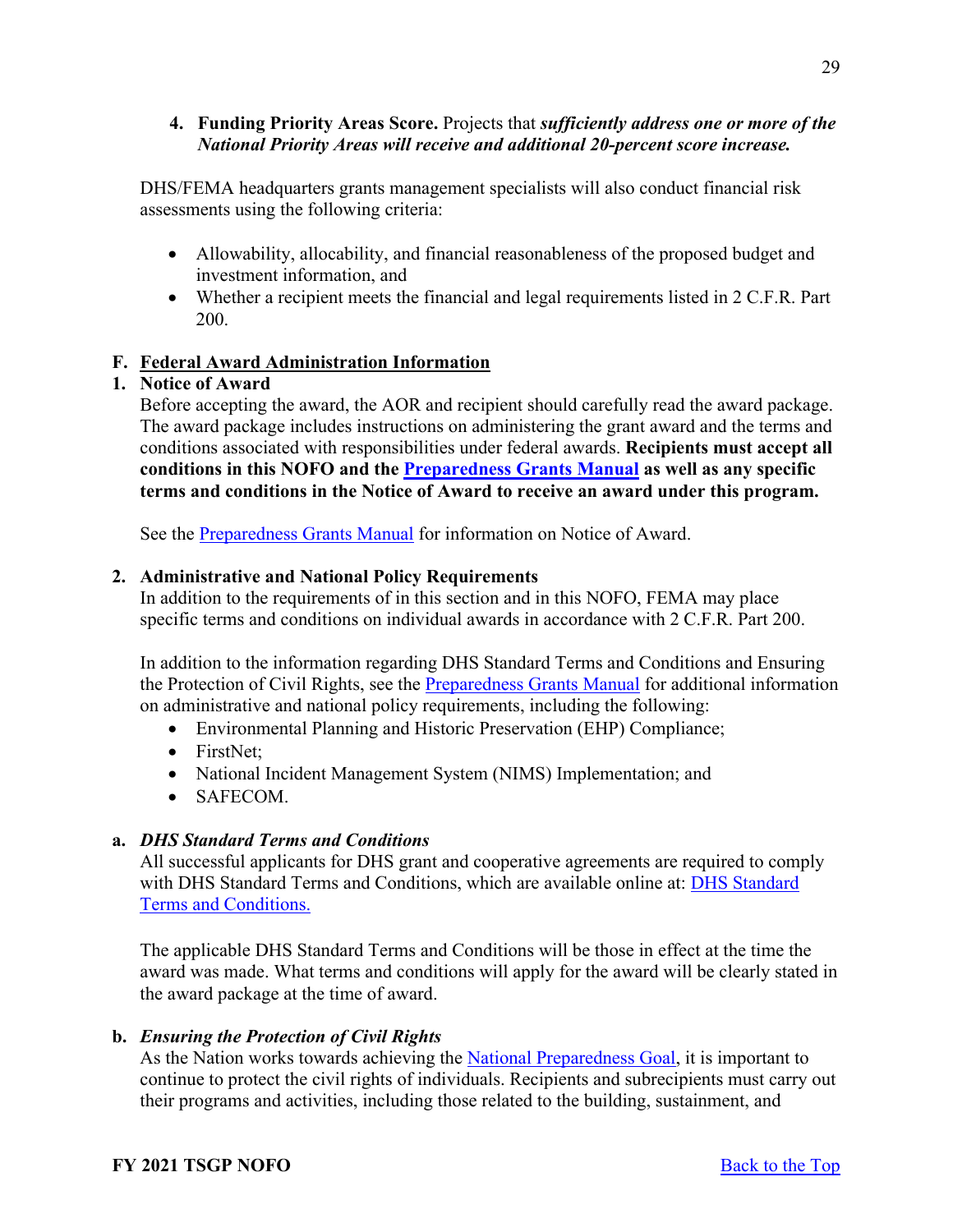delivery of core capabilities, in a manner that respects and ensures the protection of civil rights for protected populations.

Federal civil rights statutes, such as Section 504 of the Rehabilitation Act of 1973 and Title VI of the Civil Rights Act of 1964, along with DHS and FEMA regulations, prohibit discrimination on the basis of race, color, national origin, sex, religion, age, disability, limited English proficiency, or economic status in connection with programs and activities receiving [federal financial assistance](https://www.ecfr.gov/cgi-bin/text-idx?SID=5e41f4d1a74f253d602c5a7fdc4fc2d8&mc=true&node=se44.1.7_1913&rgn=div8) from FEMA.

The DHS Standard Terms and Conditions include a fuller list of the civil rights provisions that apply to recipients. These terms and conditions can be found in the [DHS Standard Terms](https://www.dhs.gov/publication/fy15-dhs-standard-terms-and-conditions)  [and Conditions.](https://www.dhs.gov/publication/fy15-dhs-standard-terms-and-conditions) Additional information on civil rights provisions is available at https://www.fema.gov/about/offices/equal-rights.

Monitoring and oversight requirements in connection with recipient compliance with federal civil rights laws are also authorized pursuant to 44 C.F.R. Part 7.

### **c.** *Environmental Planning and Historic Preservation (EHP) Compliance*

As a federal agency, FEMA is required to consider the effects of its actions on the environment and historic properties to ensure that all activities and programs funded by FEMA, including grant-funded projects, comply with federal EHP laws, Executive Orders, regulations, and policies, as applicable.

**Recipients and subrecipients proposing projects that have the potential to impact the environment, including, but not limited to, the construction of communication towers, modification or renovation of existing buildings, structures, and facilities, or new construction including replacement of facilities, must participate in the FEMA EHP review process.** The EHP review process involves the submission of a detailed project description along with any supporting documentation requested by FEMA in order to determine whether the proposed project has the potential to impact environmental resources or historic properties.

In some cases, FEMA is also required to consult with other regulatory agencies and the public in order to complete the review process. Federal law requires EHP review to be completed before federal funds are released to carry out proposed projects. FEMA may not be able to fund projects that are not incompliance with applicable EHP laws, Executive Orders, regulations, and policies.

DHS and FEMA EHP policy is found in directives and instructions available on the [FEMA.gov EHP page,](https://www.fema.gov/emergency-managers/practitioners/environmental-historic/laws) the FEMA website page that includes documents regarding EHP responsibilities and program requirements, including implementation of the National Environmental Policy Act and other EHP regulations and Executive Orders.

The GPD EHP screening form is located at [https://www.fema.gov/media](https://www.fema.gov/media-library/assets/documents/90195)[library/assets/documents/90195.](https://www.fema.gov/media-library/assets/documents/90195) Additionally, all recipients under this funding opportunity are required to comply with the FEMA GPD EHP Policy Guidance, FEMA Policy #108-023- 1, available at [https://www.fema.gov/media-library/assets/documents/85376.](https://www.fema.gov/media-library/assets/documents/85376)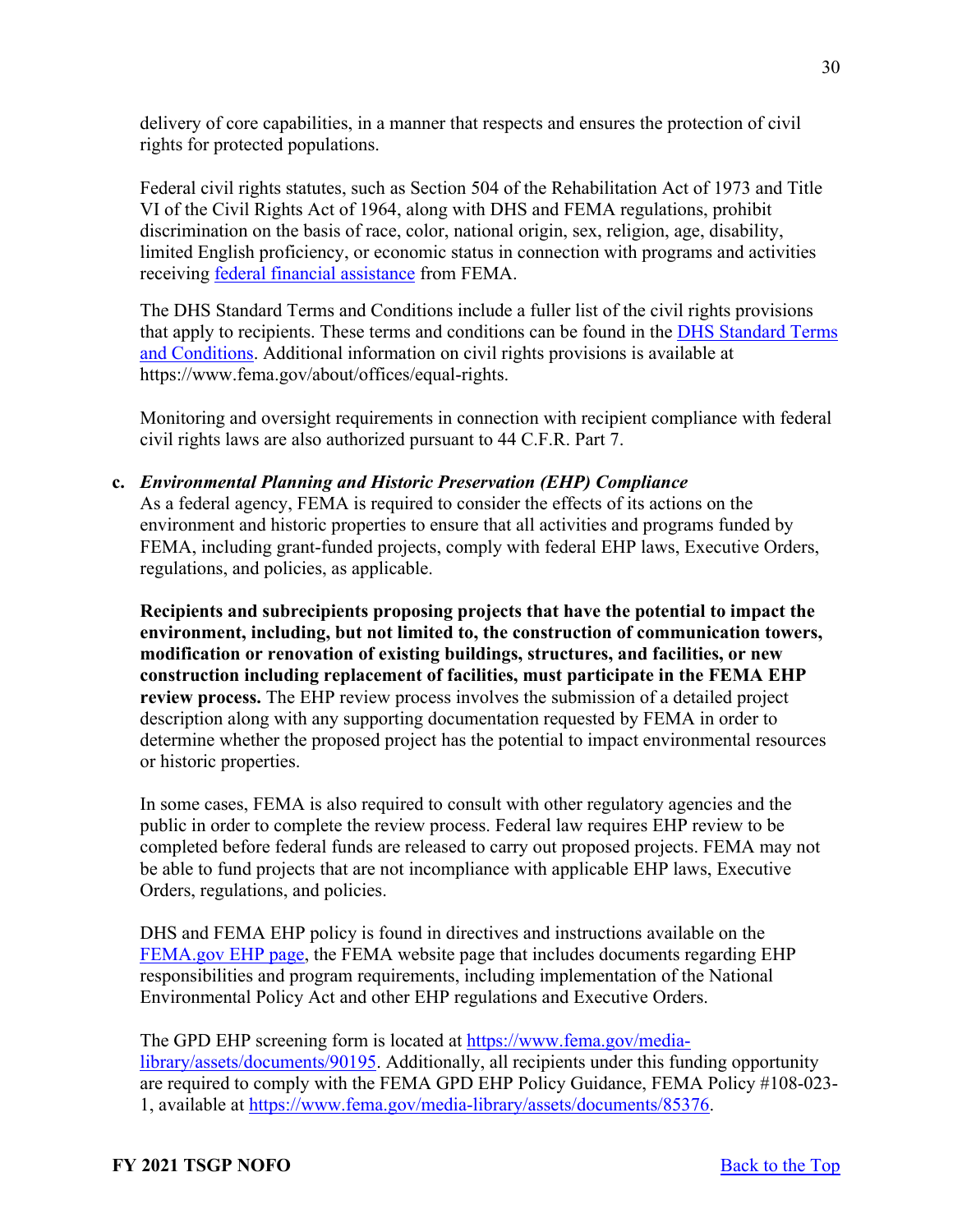# <span id="page-30-0"></span>**3. Reporting**

Recipients are required to submit various financial and programmatic reports as a condition of award acceptance. Future awards and funds drawdown may be withheld if these reports are delinquent.

See the [Preparedness Grants Manual](https://www.fema.gov/media-library/assets/documents/178291) for information on reporting requirements.

### <span id="page-30-1"></span>**4. Monitoring and Oversight**

Per 2 C.F.R. § 200.337, FEMA, through its authorized representatives, has the right, at all reasonable times, to make site visits or conduct desk reviews to review project accomplishments and management control systems to review award progress and to provide any required technical assistance. During site visits or desk reviews, FEMA will review recipients' files related to the award. As part of any monitoring and program evaluation activities, recipients must permit FEMA, upon reasonable notice, to review grant-related records and to interview the organization's staff and contractors regarding the program. Recipients must respond in a timely and accurate manner to FEMA requests for information relating to the award.

See the [Preparedness Grants Manual](https://www.fema.gov/media-library/assets/documents/178291) for information on monitoring and oversight.

#### <span id="page-30-2"></span>**G. DHS Awarding Agency Contact Information**

# <span id="page-30-3"></span>**1. Contact and Resource Information**

### **a.** *Program Office Contact*

FEMA has assigned region-specific Preparedness Officers for the TSGP. If you do not know your Preparedness Officer, please contact CSID by phone at (800) 368-6498 or by email at  $askcsid@fema.dhs.gov$ , Monday through Friday, 9 a.m. – 5 p.m. ET.

#### **b.** *Centralized Scheduling and Information Desk (CSID)*

CSID is a non-emergency comprehensive management and information resource developed by FEMA for grants stakeholders. CSID provides general information on all FEMA grant programs and maintains a comprehensive database containing key personnel contact information at the federal, state, and local levels. When necessary, recipients will be directed to a federal point of contact who can answer specific programmatic questions or concerns. CSID can be reached by phone at (800) 368-6498 or by e-mail at  $a$ skcsid $\omega$ fema.dhs.gov, Monday through Friday, 9 a.m. – 5 p.m. ET.

#### **c.** *Grant Programs Directorate (GPD) Award Administration Division*

GPD's Award Administration Division (AAD) provides support regarding financial matters and budgetary technical assistance. Additional guidance and information can be obtained by contacting the AAD's Help Desk via e-mail at  $ASK\text{-}GMD@fema.dhs.gov$ .

### **d.** *Equal Rights*

The FEMA Office of Equal Rights (OER) is responsible for compliance with and enforcement of federal civil rights obligations in connection with programs and services conducted by FEMA and recipients of FEMA financial assistance. All inquiries and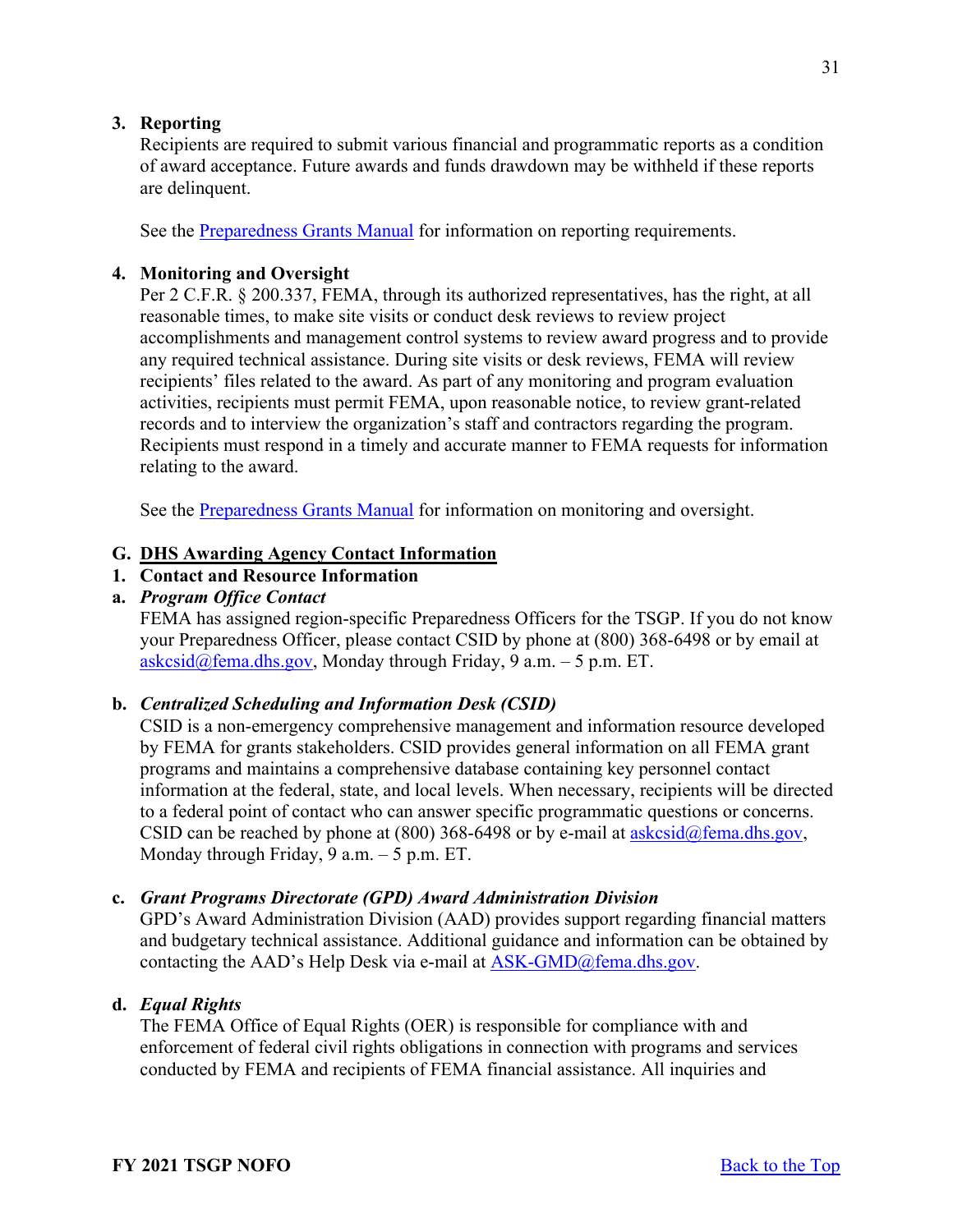communications about federal civil rights compliance for FEMA grants under this NOFO should be sent to [FEMA-CivilRightsOffice@fema.dhs.gov.](mailto:FEMA-CivilRightsOffice@fema.dhs.gov)

### **e.** *Environmental Planning and Historic Preservation*

GPD's EHP Team provides guidance and information about the EHP review process to recipients and subrecipients. All inquiries and communications about GPD projects under this NOFO or the EHP review process, including the submittal of EHP review materials, should be sent to  $\frac{\text{gpdehpinfo}}{\text{gpmfo}}$  fema.dhs.gov.

### <span id="page-31-0"></span>**2. Systems Information**

### **a.** *Grants.gov*

For technical assistance with [Grants.gov,](https://www.grants.gov/forms/sf-424-family.html) call the customer support hotline 24 hours per day, 7 days per week (except federal holidays) at (800) 518-4726 or e-mail at [support@grants.gov.](mailto:support@grants.gov)

### **b.** *Non-Disaster (ND) Grants*

For technical assistance with the ND Grants system, please contact the ND Grants Helpdesk at  $ndgrants@fema.gov$  or (800) 865-4076, Monday through Friday, 9 a.m. – 6 p.m. ET. User</u> resources are available at [https://www.fema.gov/grants/guidance-tools/non-disaster-grants](https://www.fema.gov/grants/guidance-tools/non-disaster-grants-management-system)[management-system.](https://www.fema.gov/grants/guidance-tools/non-disaster-grants-management-system)

### **c.** *Payment and Reporting System (PARS)*

FEMA uses the [Payment and Reporting System \(PARS\)](https://isource.fema.gov/sf269/execute/LogIn?sawContentMessage=true) for financial reporting, invoicing, and tracking payments. FEMA uses the Direct Deposit/Electronic Funds Transfer (DD/EFT) method of payment to recipients. To enroll in the DD/EFT, recipients must complete a Standard Form 1199A, Direct Deposit Form. If you have questions about the online system, please call the Customer Service Center at (866) 927-5646 or email [ask-](mailto:ask-GMD@fema.dhs.gov)[GMD@fema.dhs.gov.](mailto:ask-GMD@fema.dhs.gov)

### <span id="page-31-1"></span>**H. Additional Information**

GPD has developed the [Preparedness Grants Manual](https://www.fema.gov/media-library/assets/documents/178291) to guide applicants and recipients of grant funding on how to manage their grants and other resources. Recipients seeking guidance on policies and procedures for managing preparedness grants should reference the Preparedness Grants Manual for further information. Examples of information contained in the [Preparedness Grants Manual](https://www.fema.gov/media-library/assets/documents/178291) include:

- Actions to Address Noncompliance
- Audits
- Case Studies and Use of Grant-Funded Resources During Real-World Incident **Operations**
- Community Lifelines
- Conflicts of Interest in the Administration of Federal Awards and Subawards
- Disability Integration
- National Incident Management System
- Payment Information
- Period of Performance Extensions
- Procurement Integrity